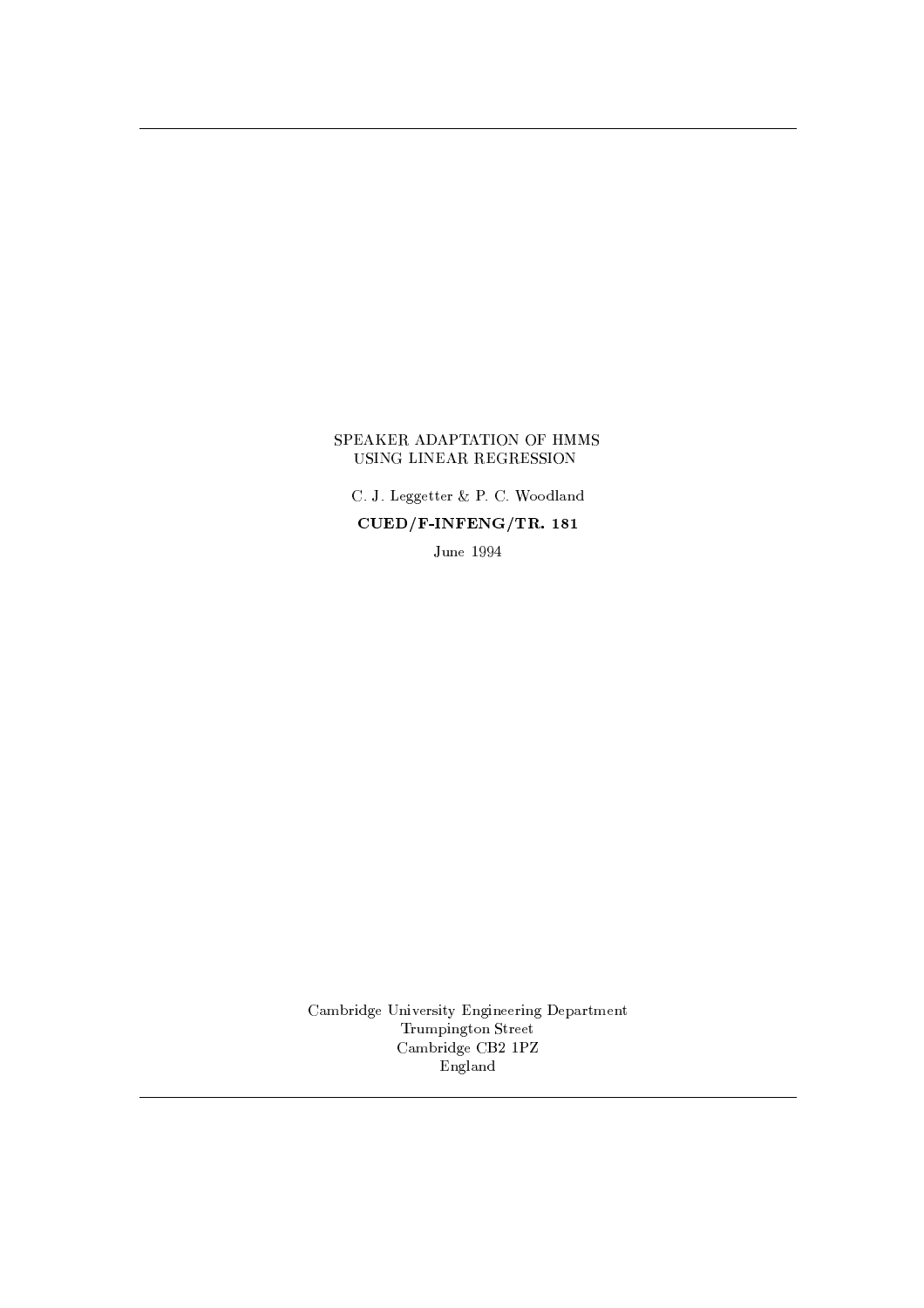# SPEAKER ADAPTATION OF HMMS USING LINEAR REGRESSION

()-\*+)+!-,/.0.1,/223,/456)+()-798:8;-<>=@?-;  $\mathcal{L}$  are the contracted and  $\mathcal{L}$  are the contracted as  $\mathcal{L}$  and  $\mathcal{L}$ 

\*0A-?-,CBED1D@F

# A bstract

 GC,Q2--8;i8 MR ,Y=0,/4\$=@; =@R-<sup>2</sup> =@2JK81?814 /80?2JK?SA-81A-M;-,/?-M3JK2ON^MJKM R'4,/M3,/?S23,/; ) -,&GC8;',/<R+=4 =@G,/2,Q4M 8l= .0,/?',/4 =<MR ,Y=0,/4 JK?-;-,/R ,Q?-;-,/?2M3NM2,QG =4,i=@; =@R-23,/;^238 <sup>=</sup> ?',M3R ,E=0,Q4A'MJK?-. <sup>=</sup> 24=?-M
O804G^=@23JT81?^8 and the matrix of the matrix of the matrix of the matrix of the matrix of the matrix of the matrix of the matrix of the matrix of the matrix of the matrix of the matrix of the matrix of the matrix of the matrix of the matr .URP = 2JK80. In the state of the state of the state of the state of the state of the state of the state of the state of the state of the state of the state of the state of the state of the state of the state of the state o 2-',814-l=4; H+=l=@43; =<T.18043JT2-G)#A-<K< ;-,/43JKL=@23JT81?P82-',
24 =@?-M8043GP=2JK80?^JTM.0JKL0,/?)

68P=@<K<K8 =@;+=R-<sup>2</sup> =2JK80?28CH , R ,/4
814G,/; 81? M3GP=<T<=@G80A-?2M8W;+=@2 <sup>=</sup> <sup>=</sup> M3,/28W4,/.14,/M3MJK80?/<>=@M3M,/M
=@43, ;-, ?-,/; ) -,;+=@2 =!JT2-JK?^,E="/<>=MMJKMR 880<K,/;^28E=</A-<>=@23,U= .1,/?-,/4 =@< 43,/.043,/MM3JT81?^24 =?-M
O804G^=@23JT81?#804 2- =@2 /<>=@MM\$+=@?-;^2--,M =GC,
234 =?-M
814G^=@2JK81?PJKM =R-R-<KJK,/;P238 <sup>=</sup> ?A-GH ,Q4l8G8;-,/< R+=4 =@G,Q2,/43ME)

%SR ,Q4JKGC,/?2M&+=YL0,H ,/,/?IR ,/4
O804G,/;I80?I2-',l + B;+=@2 =@H+=M,A-MJK?-. =234JKR'-81?-, MNM23,/G JK2- GCJ2A-43, =A-MM3J =? 81A-2R-A'2i;-JKM324JKH-A'2JK80?-MY)^ ,/MA'<T23MiM-8 2-+=2 =FSX)( 4,Q;-A'/23JT81? JK? ,Q44814\*O480G 2-',M3R ,E=0,/4lJK?-;',/R ,/?-;-,/?2lMNM23,/G+E=@?PH ,U=-JK,/L0,/;PHSN A'MJK?-. F, =@; =@R-<sup>2</sup> =@2JK81? A'22,Q4 =@?-/,/M.481G 2--,
?-, speaker.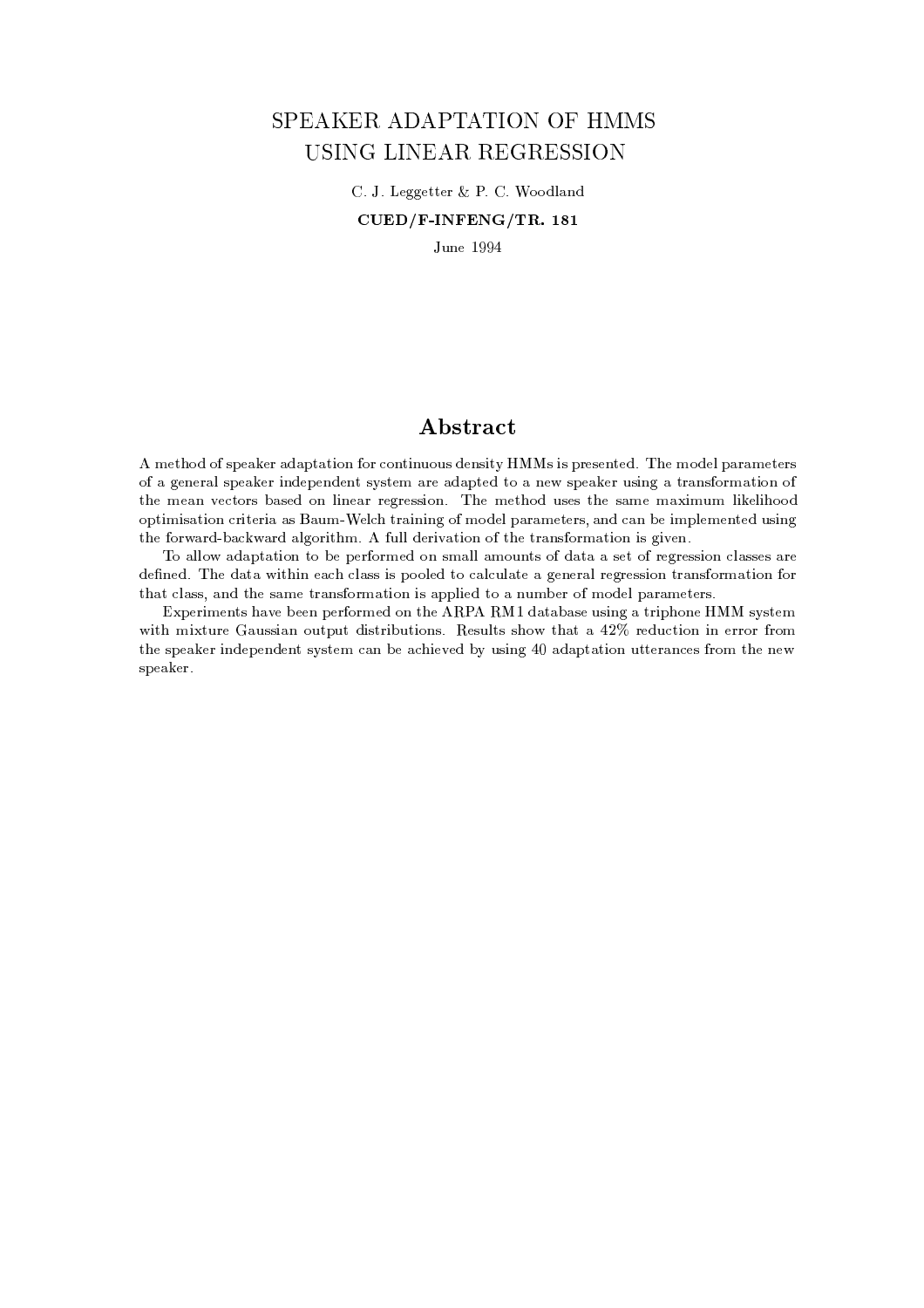# Contents

|              | 1 Introduction                                                                                                                                                                                                                                                                                   | $\bf{2}$                                      |
|--------------|--------------------------------------------------------------------------------------------------------------------------------------------------------------------------------------------------------------------------------------------------------------------------------------------------|-----------------------------------------------|
| $\mathbf{2}$ | <b>Outline of Adaptation Approach</b><br>2.1<br>2.2<br>HMM notation because in the contract of the contract of the contract of the contract of the contract of the contract of the contract of the contract of the contract of the contract of the contract of the contract of the co<br>23      | 3<br>3<br>3<br>4                              |
| 3            | Derivation of Regression Matrix<br>3.1<br>3.2<br>3.3<br>3.4<br>35<br>36                                                                                                                                                                                                                          | 5<br>$\overline{5}$<br>6<br>7<br>7<br>8<br>10 |
| 4            | <b>Special Cases of MLLR</b><br>4.1<br>4.2<br>4.2.1<br>4.2.2                                                                                                                                                                                                                                     | 11<br>11<br><b>11</b><br>12<br>12             |
| 5            | <b>Implementation Issues</b><br>5.1<br>5.2<br>5.3<br>5.4<br>5.5<br>Computation descriptions are a consequence of the contract of the contract of the contract of the contract of the contract of the contract of the contract of the contract of the contract of the contract of the contract of | 14<br>14<br>14<br>15<br>16<br>16              |
| 6            | Evaluation of MLLR adaptation<br>6.1<br>6.2<br>6.2.1<br>6.2.2<br>6.2.3                                                                                                                                                                                                                           | 17<br>17<br>17<br>17<br>18<br>19              |
|              | 7 Conclusions                                                                                                                                                                                                                                                                                    | 20                                            |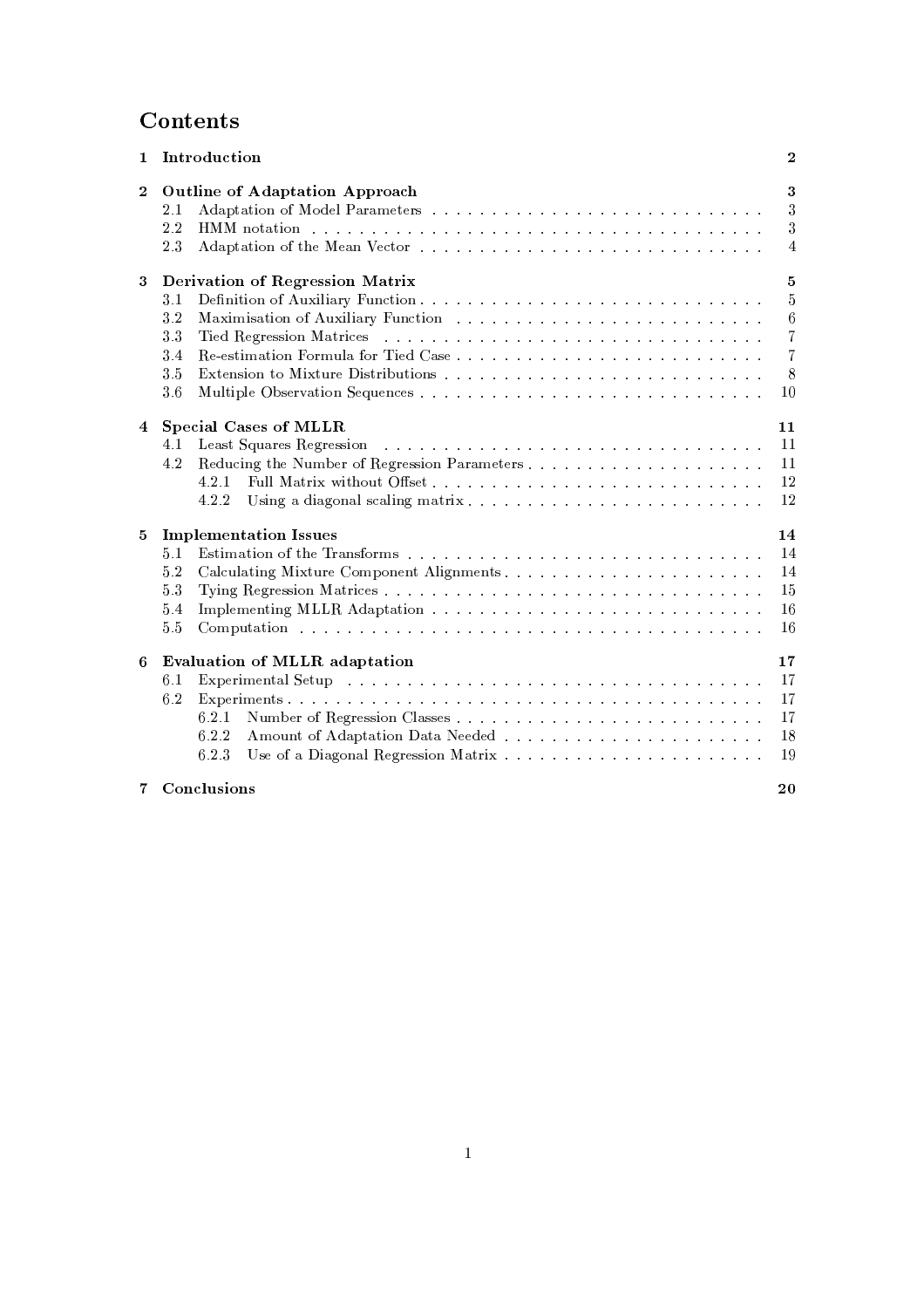# , and the same state  $\mathbf{A}$  and  $\mathbf{A}$

 =R-JK; =@;'L=@?'Q,/MJK? M3R ,/,I4,/81.0?-JK23JT81? 4,QM,E=4-+=EL0,4,/M3A-<K2,/; JK?'JT.) <sup>R</sup> ,/4
O804G^=@?'Q,lMR ,E=0,/4JK?-;',/R ,/?  $\,$  , and the sound of the sound of the sound of the sound of the sound of the sound of the sound of the sound of the sound of the sound of the sound of the sound of the sound of the sound of the sound of the sound of th 8&;+=@2 <sup>=</sup> <sup>238</sup> R'48@LSJK;-,;-,/2 =@JK<K,/;PG8;-,/<K<KJK?-. 8M3R ,/,^R+=@232,/43?-ME)

2UJTMM32JK<K<2-,!E=@M3,!-8,/L0,/4\$\$2-+=224 =JK?-JK?-.= MNM32,/G O804 = M3R ,/J MR ,E=0,/4\*JK<K<43,/MA'<T2JK?9H ,/232,/4 4, /80.1?-JK2JK80?fR ,Q4
814GP=?'/, 80?f2+=@2
MR ,E=0,/42+=@? A-MJK?-. <sup>=</sup> M3R ,E=0,Q4JK?-;-,/R ,Q?-;-,/?2M3NSM32,/G9) NR-JE=<T<KN+= MR ,Y=0,/4JK?-;-,QR ,/?-;-,/?2MNM23,/G +=@MX 238/ 2JKGC,/M2-,,/4438044 =2,8W= MR ,Y=0,/4;-,QR ,/?-;-,/?2MNM23,QG-)\$  $\mathcal{M} = \mathcal{M} = \mathcal{M} = \mathcal{M} = \mathcal{M} = \mathcal{M} = \mathcal{M} = \mathcal{M} = \mathcal{M} = \mathcal{M} = \mathcal{M} = \mathcal{M} = \mathcal{M} = \mathcal{M} = \mathcal{M} = \mathcal{M} = \mathcal{M} = \mathcal{M} = \mathcal{M} = \mathcal{M} = \mathcal{M} = \mathcal{M} = \mathcal{M} = \mathcal{M} = \mathcal{M} = \mathcal{M} = \mathcal{M} = \mathcal{M} = \mathcal{M} = \mathcal{M} = \mathcal{M} = \mathcal$ y , and the state of the state of the state of the state of the state of the state of the state of the state o .P; == .P; == .P; == .P; == .P; == .P; == .P; == .P; == .P; == .P; == .P; == .P; == .P; == .P; == .P; == .P; == .P; == .P; == .P; == .P; == .P; == .P; == .P; == .P; == .P; == .P; == .P; == .P; == .P; == .P; == .P; == .P; ==  $\mathcal{L}=\mathcal{L}=\mathcal{L}=\mathcal{L}=\mathcal{L}=\mathcal{L}=\mathcal{L}=\mathcal{L}=\mathcal{L}=\mathcal{L}=\mathcal{L}=\mathcal{L}=\mathcal{L}=\mathcal{L}=\mathcal{L}=\mathcal{L}=\mathcal{L}=\mathcal{L}=\mathcal{L}=\mathcal{L}=\mathcal{L}=\mathcal{L}=\mathcal{L}=\mathcal{L}=\mathcal{L}=\mathcal{L}=\mathcal{L}=\mathcal{L}=\mathcal{L}=\mathcal{L}=\mathcal{L}=\mathcal{L}=\mathcal{L}=\mathcal{L}=\mathcal{L}=\mathcal{L}=\mathcal{$ 

MJK?-. G8;-,/< =;+=@R'2 =@23JK80? 2,-?-JA-,/M\$6=/81GCR-4380GCJKM3, <sup>H</sup> ,Q2
,Q,/? 2--,#/81GCR-43,-,/?-M3JKL0, G8;-,/<K<KJK?-. 8 =@<K<MR ,Q,9R'-,/?-81GC,/? =CJK? M3R ,E=0,/4JK?-;-,/R ,/?';-,/?S2MNM32,/GMU=@?'; 2--, MR ,QJ GC8;',/<K<TJK?-.^8 2--, M3R ,E=0,Q4 ;-,/R ,Q?-;-,/?26MNM32,/G E=@? <sup>H</sup> ,=-JK,/L0,/; )WVWN M2 =423JT?'.JK2- =.088:; MR ,E=0,/46JK?-;',/R ,/?-;-,Q?S26M3NM2,QG =@?'; A-M3JT?'. <sup>=</sup> =@JK4<KN^MG^=@<K<=@GC8A'?S28 ; =2 <sup>=</sup> 4380G =I?-,%MR ,E=0,/402--, G8;-,/<\$M3,/2 E=?H , =;+=@R-23,/;238CJKGCR-438@L0,U2--, GC8:;-,/<K<KJT?'. 814l2+=@2MR ,Y=0,/4Y)

 'JTM4,QR 8042;-,/2 =@JK<KM
=? =@R-R'48S=f28 MR ,E=0,/4
=;+=@R-<sup>2</sup> =@23JT81?A-M3JK?-.#/81?S23JK?SA-81A-M;-,Q?-MJK2N^
^MY)U ', GC,Q2--8; A-M,QM=CM--,/G,i8 =;+=@R-23JK?-. 2-, R+=@4 =@GC,Q2,/43M8l2-,i MNM23,/G A-MJK?-. =C<TJK?-,Y=@4
4,/.14,/M3MJK80? =@R'R-48=) ', JK?-JK23J =<M3R ,E=0,Q4JT?';-,/R ,/?-;',/?S2M3NSM32,/G JTMA'M,/;928 .0,/?-,Q4 =@23, M2 =2JKM23J/M8-8 2--, ?-, MR ,Y=0,/4 +=4 =Q2,/43JTM32J/M=@4,
;'J-,/43,/?S2 481G 2-'80M,GC8;-,/<K<K,/;PHNC2--,
M3NM2,QG) -,/M,M2 =2JKM23J/M =4,
2-',/? arist and the second control of the second control of the second control of the second control of the second control of the second control of the second control of the second control of the second control of the second con

and the matrix of the matrix of the matrix of the matrix of the matrix of the matrix of the matrix of the matrix of the matrix of the matrix of the matrix of the matrix of the matrix of the matrix of the matrix of the matr =@; =@R-2
2,QGCR-<>=@23,/M
JT? ;-N?+=GCJi23JKGC, =@4R'JT?'.+) -, 2-',/8043N +=@M
H ,/,/? ,2,Q?-;-,/; 28P
M=?-;fA'M,/M = GP=JTGIA-<sup>G</sup> <TJ,Q<TJ-88;^80R-23JTGJTM =2JT80? /4JK23,/4J>= <sup>804</sup> 4,Q.04,QMMJK81? )# -,U<K,E=@M32MA+=@43,/M/4JK2,Q4J>=E=@? <sup>H</sup> ,UM--8?  $\mathcal{A} = \mathcal{A}$  , and the state of the state of the state of the state of the state of the state of the state of the state of the state of the state of the state of the state of the state of the state of the state of the ,/?+=H-<KJK?-. 2--,PG,/2--8:; 28 <sup>H</sup> , =@R-R'<TJK,/; A-M3JK?-. 80?-<KN <sup>=</sup> L0,/4N MG^=@<K<=GI80A-?2 8U; =@2 = =@; =@R-<sup>2</sup> =@23JT80? ;+=@2 = 4380G 2--,
?-, M3R ,E=0,Q4W238 .1,/?-,/4 =@23,= .0<K80H+=<=@; =@R-<sup>2</sup> =@2JK81? 24 =@?-M8043G)#G8043,;+=2 <sup>=</sup> JKM=YL=JT<>=H-<K, EH ,/223,/4 =@; =@R-<sup>2</sup> =@2JK81?KE=?^H ,R ,Q4
814GC,Q;^HN JT?-/4,E=MJK?-. 2--,U?SA-GIH ,/4 8 24 =@?-M8043GCM=@?-; GP=JK?-. ,E=^81?-,G8043, MR , /J 0)& -JKMWG,/2--8:; JKMW43,,/434,/; 238I=M!! GP=JKGIA-<sup>G</sup> <KJ0,/<KJ-88S; <TJT?-,E=4W43,/.043,/MM3JT81?W=;+=@R'2 =@23JK80? )

 ',PH =@MJ^R-43,/GCJKM,^H ,'JT?'; f! ! =@;+=R-<sup>2</sup> =2JK80? JKMI2--,^M =@GC,=MI2-+=2IA-M,/; JK? GP=?SN -@ =@; =@R-<sup>2</sup> =@2JK81? G,/2--8;'M -KB -SJ) ,0)2+=@2l2-',G^=@JK? ;-J-,/4,Q?'/,
H ,/2
W,/,/? MR ,E=0,/4MlJKM +=4 =/2,/43JKM,/;PHSN 2-, <sup>R</sup> 80M3JK2JK80?C8\$R'-81?-,/MWJT?^=/81A-M23JMR+=/,0)?/- =@;+=R-<sup>2</sup> =2JK80?C23,'?-JSA',/M 2-, /8;-,QH 88IJKM A-M3A+=@<K<KN , a construction of the construction of the construction of the construction of the construction of the construction of the construction of the construction of the construction of the construction of the construction of th =@43,
234 =@?'M
814GC,Q;P28IH ,
G8043,
4,QR-4,/M3,/?S2 =@23JTL0,8&2--,MR ,E=0,/4E)

f=@?SN^R-4,/LJK80A'M A'M,/M8W24 =@?-M8043GCM 804
=@; =@R-<sup>2</sup> =@2JK81? +=YL0, A-M,/;<K,E=@M32 MA+=@43,/M,/443804
=@M2--, 80R-23JKGCJ <sup>M</sup> =2JK80?K/43JT23,/4J>=N814l2-,24 =?-M
O804G9)\$:A'=@R-R'48S=',/M +=EL0,M-'8?^R-481GCJKMJK?-.I43,/MA-<K23Ml81?PH 812-^;-JKM-/43,/2, f^M-l=@?-; /80?2JK?SA-81A-M;',/?-MJK2N ^M X-3) -,/M3, =@R'R-48=',/M=<TM38=YL080A'4A-M3JT?'. 2-',i24 =?-M
O804G . Imagine in the second contract of the second contract of the second contract of the second contract of the second contract of the second contract of the second contract of the second contract of the second contract of th

f=@?SNC82--, =@R-R-438S=-,/M -J^A-<sup>R</sup> ;+=@23,
2--,MNM23,/G R+=4 =GC,/23,/4M;-A-4JK?-.C=@;+=R-<sup>2</sup> =2JK80?=@4,H+=@M3,/;P80?  $\mathcal{L}_{\text{S}}$  ,  $\mathcal{L}_{\text{S}}$  ,  $\mathcal{L}_{\text{S}}$  ,  $\mathcal{L}_{\text{S}}$  ,  $\mathcal{L}_{\text{S}}$  ,  $\mathcal{L}_{\text{S}}$  ,  $\mathcal{L}_{\text{S}}$  ,  $\mathcal{L}_{\text{S}}$  ,  $\mathcal{L}_{\text{S}}$  ,  $\mathcal{L}_{\text{S}}$  ,  $\mathcal{L}_{\text{S}}$  ,  $\mathcal{L}_{\text{S}}$  ,  $\mathcal{L}_{\text{S}}$  ,  $\mathcal{L}_{\text{S}}$ 2- =@2&81?-<KN 2-80M3, R+=@4 =@G,/2,/43M&JK? GC8;',/<KM <sup>804</sup> -J ;+=2=UJKMl=EL=JK< =H-<K,=@43, A-<sup>R</sup> ;+=@23,/; ) -JKM./81?S24 =@M32M.JK2- 2-',U!! GC,/2-8;" 'J =;+=@R-23M =<K< GC8;-,Q<TM,/L0,/?^J?-8IGC8;',/<M3R ,/J 
; =@2 <sup>=</sup> JKM =YL=JK< =H'<,1)

 ',4,/R 8142-JKM 804.=@?-JKM3,/;i=@M 80<K<K8ME)6,/23JT81?iXl.1JKL0,/M=?U80A-23<TJK?-,8+2-,&!! =R-R-48= ) -,&=/2A+=< !! 24 =@?-M8043G JKM ;-,/43JKL0,/; JK? M,Q2JK80? JK2 2--,UM3R ,/J>=@< E=@M3,/M 8l! ! N+JT?-/<KA-;-JK?-. =Q80GCR =@4JKM380? JK2- <K,E=@M32MA+=@43,/M
4,/.14,/M3MJK80? \$JK? M,/23JK80? F+)UGCR-<K,/G,/?S2 =@23JT81?fJKM3MA-,/MU=4, ;-JKM-/A-M3M,/; JK?fM3,/23JT81? P=@?'; 2-', G,/2--8:; ,/L0=@<KA+=@23,/; A-MJK?-. 814; JK?S2,Q4?+=<l243JTR--80?-,CGC8:;-,/<KM 80? 2--,P ,/M380A-4/,P=@?+=.0,/G,/?S2 B ;+=2 =@H =@M,JK?PM, /2JK80?\*-)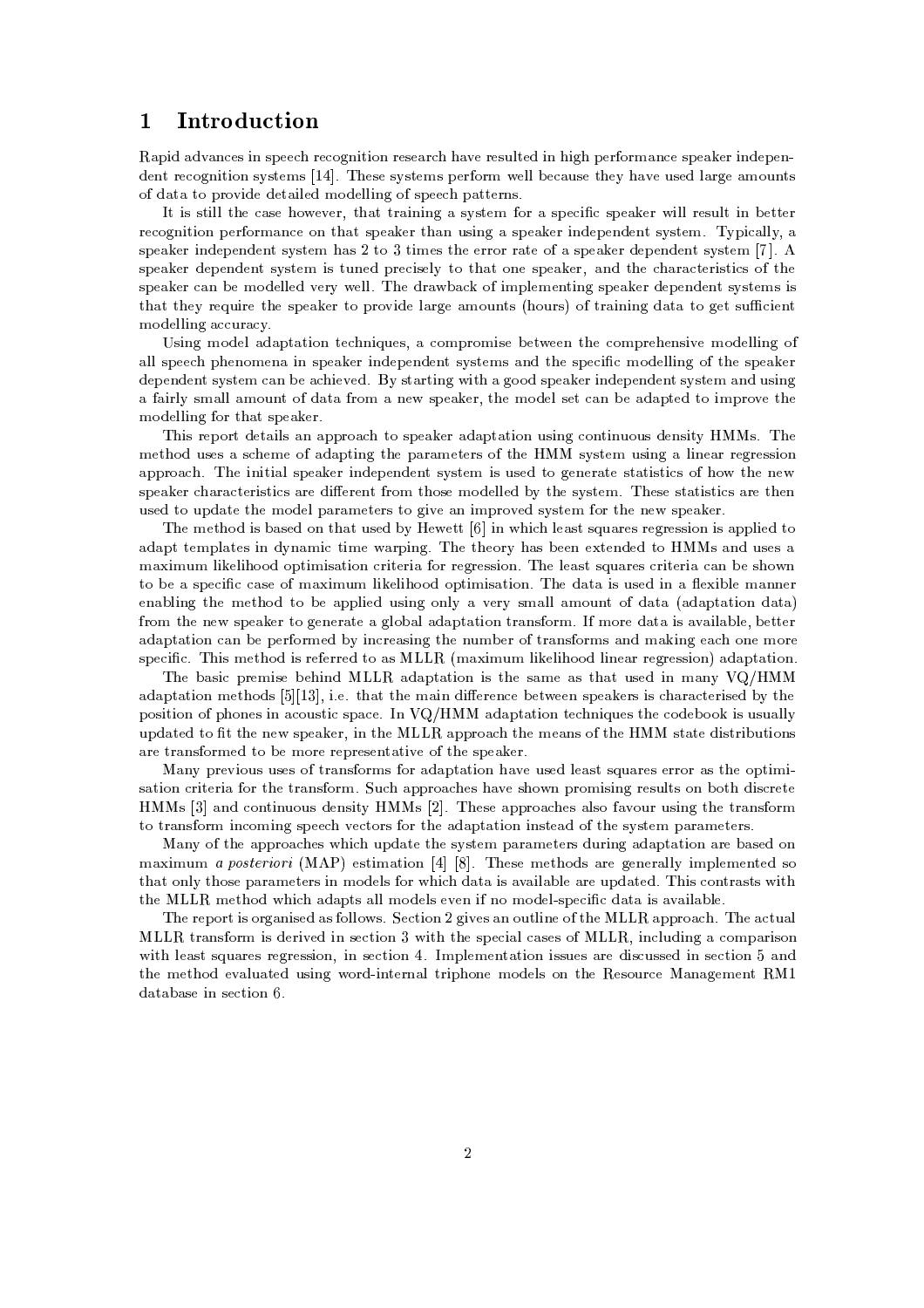# 2 Outline of Adaptation Approach

 -,i! ! %=R-R-48=^28 MR ,Y=0,/4=@;+=R-<sup>2</sup> =2JK80?f=@M3MA-G,/M2+=@2 2-',JK?-JK2J>=@<M3R ,E=0,Q4JK?-;-,QR ,/?-;-,/?2M3NM2,QG JKMi="/80?2JK?SA-81A-MU;-,/?-M3JK2ON M3NM2,QGQ 'J +=@MUH ,/,/? ,/<K<&234 =JT?',/; )C -, MNM23,/G JKM =;+=@R'2,/; 28f= ?-,MR ,E=0,/4lHNC24 =@?-M8043GP=@23JK80?P82-,
M3NSM32,/G R+=4 =@G,/2,Q4M=@M80A-23<KJT?',/;PJK?P2-,O80<K<K8JK?-.IM,Q2JK80?-MY)

### 2.1 Adaptation of Model Parameters

 -,^=@JKG 82-,CG,/2-'8; JKM 289A-M, 2--,^=@;+=R-<sup>2</sup> =2JK80? ;+=@2 =R'48@LSJK;-,Q; HSN 2--, MR ,E=0,/4 <sup>238</sup> JKGR-48@L0,C2-GC8:;-,/<K<KJT?'. 8= R'4,/LJK80A-M3<KN^234 =JT?',/;fM3NSM32,/G9)&2JKMU=@MM3A-GC,Q;f2- =@22-, =GC81A-?S2
8l; =@2 =814=@; =@R-<sup>2</sup> =@2JK81? JKM M3GP=@<K<M8 =@;+=R-2JK?-. =@<K<2--,^GC8;-,Q< R+=4 =GC,/23,/4MIJT?';-JKLSJK;-<sup>A</sup> =@<K<TN JTM ?-<sup>812</sup> <sup>R</sup> 80M3MJKH-<K,0)-804IGP=@?N GC8;-,Q<TM 2-',/4, 81A-<K;CH ,?-<sup>8</sup> =@;+=R-<sup>2</sup> =2JK80?C; =@2 =-=?-;C802-,/4 G8;-,/<#R+=@4 =@GC,Q2,/43M 80A'<T;# =EL0,JK?-MA /JK,/?S2 ,:=GCR-<K,/M , and its contract the contract of the contract of the contract of the contract of the contract of the contract of the contract of the contract of the contract of the contract of the contract of the contract of the contra  $\mathcal{A} = \mathcal{A} \mathcal{A}$  and  $\mathcal{A} = \mathcal{A} \mathcal{A}$  and  $\mathcal{A} = \mathcal{A} \mathcal{A}$  and  $\mathcal{A} = \mathcal{A} \mathcal{A}$  and  $\mathcal{A} = \mathcal{A} \mathcal{A}$  and  $\mathcal{A} = \mathcal{A} \mathcal{A}$  and  $\mathcal{A} = \mathcal{A} \mathcal{A}$  and  $\mathcal{A} = \mathcal{A} \mathcal{A}$  and  $\mathcal{A} = \mathcal{A$ 

 'JTM G,/2-'8; <KJKGCJK23M&JK23M,/<\$28 MJKGCR'<N A'R ;+=@2JT?'.i2-, G,E=?-<sup>M</sup> 8\$2--,GJS2A'4, /80GCR 80?-,/?2M GP=SJT?-.iA'R  $\,$  , and the state of the state of the state of the state of the state of the state of the state of the state of the state of the state of the state of the state of the state of the state of the state of the state of th GP=JK?-<KN+=4 =/2,/43JKM,/;CJT?C2-', ,/M32JKGP=2,/M 8\$2--,GCJ2A'4,Q80GCR 81?-,/?2&G,E=@?'ME)+ -,MR ,E=0,/4&JK?-;',/R ,/?-;-,Q?S2 GCJ2A'4, Q80GCR 81?-,/?2G,E=@?-<sup>M</sup> =@43,l234 =?-M
814G,/; 238UJKGCR'48@L0,l2-',lGC8;',/<K< JT?-.U8 2-',l?-, MR ,E=0,/4E)+M2-,/4, JKM6?-8U=@; =@R-<sup>2</sup> =@2JK81?i8#2--, <sup>234</sup> =@?'MJK2JK80? R-4380H+=H-JK<KJT23JK,/M GCJ2A'4, /80GR 80?-,Q?S2 ,/JK.)S2M\$Q8146GCJ2A-43, /80GR+81?-,/?2  $\mathcal{A}=\mathcal{A}$  , and a set of a set of a set of a set of a set of a set of a set of a set of a set of a set of a set of a set of a set of a set of a set of a set of a set of a set of a set of a set of a set of a set of a

### 2.2 HMM notation

6/80?2JK?SA-81A-M;-,/?-M3JT2NC JKM +=4 =Q2,/43JTM3,/;PHNC2--, 80<K<K8JT?'. R+=4 =GC,/23,/4M

- 2-, ?A-GIH ,/4 8M2 =2,/M JK? 2--,C
f -,Q4,CM2 =2,/MPBP=@?'; =4,C?-80? ,/GJT232JK?-. M2 =@23,/M A-M,/; 28 /81?-?-,/2GC8:;-,/<KMl2380.1,/2--,Q4E)
- $\Delta$  an  $N \times N$  transition matrix where a represents the probability of moving from state i to M2 =@23, ) !
- b. the output distribution associated with state  $i(1 \lt i \lt N)$

 ',U80A'2R-A-2GCJ2A'4,U;'JTM3243JTH'A-2JK80?8l=IM2 =@23,UJKM G^=@;-, A-<sup>R</sup> HN"/80GIH-JK?-JK?-.P= ?A-GH ,/48 /80GIR 80?-,Q?S2 ;-,/?'MJK2JK,/MY)&MM3A-GCJK?-.I,E=K/80GR 80?-,Q?S2;-,/?-M3JK2ON JTM=I =A-MM3J =? =?-;^2--,/43, =@4, /80GR 80?-,/?2;-,/?-M3JT23JK,/M & JK?P,E=^M2 =2, -2-,
81A-2R'A-2l;'JTM3243JTH'A-2JK80?KE=@?^H ,
;-,QM-/43JTH ,Q;PA-M3JT?'. 2-,
R+=4 =GC,/23,/4M

- $c_{ik}$  the mixture weight of mixture component  $k$  . The mixture of  $\bar{c}_{ik}$
- $\mu_{\nu}$  the mean of mixture component  $\ell$  (vector of length n)
- C the  $n \times n$  coverience metrix of mixture component  $k$

-,/43, <sup>B</sup> +=@?-; JKMl2-,
;'JTG,/?-M3JT81?P82-',
MR ,Q,^L0,/2814E) ( & \* / /

by mixture component  $k$ ,  $h_0(\mathbf{a})$  is UJTL0,Q? = M3R ,/,!4 =@G, L0, /2814 :2--,R-4380H+=H-JK<TJK2N ;-,/?'MJK2N A-?'Q2JK80?C8\$2+=@2 L0,/23804 <sup>H</sup> ,/JK?-. .1,/?-,/4 =@23,/;

$$
b_{ik}(\mathbf{o}) = \frac{1}{(2\pi)^{\frac{n}{2}} |C_{ik}|^{\frac{1}{2}}} e^{-\frac{1}{2}(\mathbf{o} - \mu_{ik})' C_{ik}^{-1}(\mathbf{o} - \mu_{ik})}
$$
(1)

-,\*/80GR 80?-,/?2l;',/?-MJK23JT,QM =4,Q80GIH-JK?-,/;P238 .1JKL0,
2-,
M32 =@23,
R-4380H+=H-JK<KJT2NC;-,/?'MJK2ON

$$
b_i(\mathbf{o}) = \sum_{k=1}^{M} c_{ik} b_{ik}(\mathbf{o})
$$
\n(2)

KB )-3)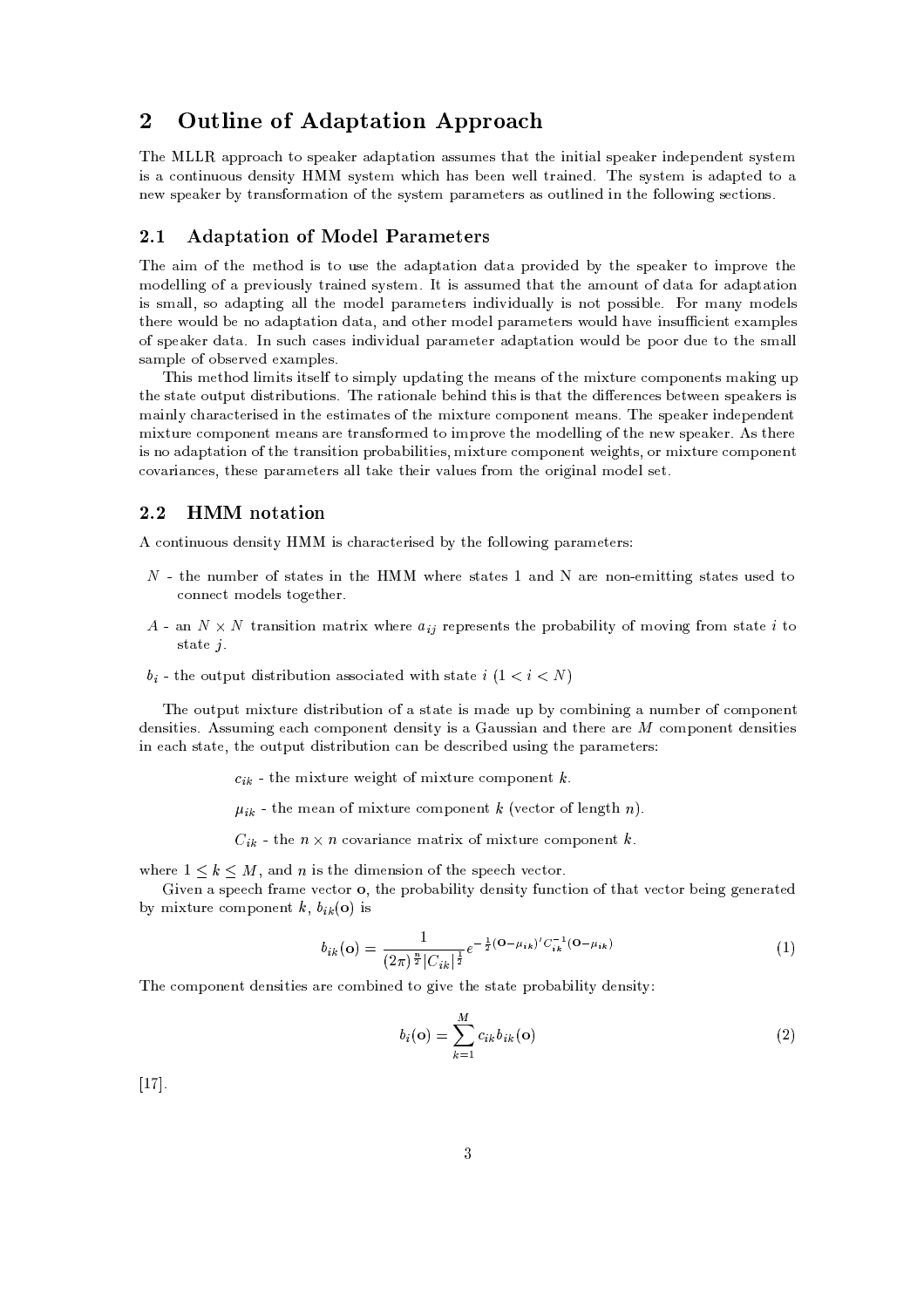### 2.3 Adaptation of the Mean Vector

The mean water of a Coussian distribution is adapted using a linear transform W (an  $n \vee (n+1)$ as in the 23JTG state of the 23JTG state of the 23JTGC state of the 23JTGC state of the 23JTGC state of the 23

If  $\mu$  is the mean define  $\hat{\mu}$  as

$$
\hat{\mu} = \begin{bmatrix} \omega \\ \mu_1 \\ \vdots \\ \mu_n \end{bmatrix}
$$
\n(3)

 $\mu$  begave to the effect term for the remeasier  $\mu = 1$  for the standard effect). The estimate of the  $\sim$  23,  $\sim$  23,  $\sim$  23,  $\sim$  23,  $\sim$  23,  $\sim$  23,  $\sim$  23,  $\sim$  23,  $\sim$  23,  $\sim$  23,  $\sim$  23,  $\sim$  23,  $\sim$  23,  $\sim$  23,  $\sim$  23,  $\sim$  23,  $\sim$  23,  $\sim$  23,  $\sim$  23,  $\sim$  23,  $\sim$  23,  $\sim$  23,  $\sim$  23,  $\sim$  23,  $\sim$ 

$$
\mu_{new} = W\hat{\mu} \tag{4}
$$

=@?';P2-',
R-4380H+=H-JK<TJK2NC;-,/?-M3JK2ONA'?'/2JK81? 814l2-,U i=@A-M3MJ>=@?^;-JKM243JKH-A-2JK81?PJK?P2-,U=;+=@R-23,/;PM3NM2,QG JKM

$$
b(\mathbf{o}) = \frac{1}{(2\pi)^{\frac{n}{2}}|C|^{\frac{1}{2}}}e^{-\frac{1}{2}(\mathbf{o}-W\hat{\mu})'C^{-1}(\mathbf{o}-W\hat{\mu})}
$$
(5)

If III is the extended identity metrix (eclumn 1 e gave vector, eclumns 9  $\rightarrow \infty$  + 1 the identity GP=243J! @2--,/? 2--JKMl=;+=@R-23,/;CG,E=@?CJKM JK;-,Q?S2JE=<#28 2-,GC,Y=@?CJK?C2-',804JK.1JT? =@<#MNM23,/G)#?',
=@R-R-438S=C238 odontotion is to initialize a metrix  $M/t$  a the extended identity metrix for each distribution in the set of the set of the set of the set of the set of the set of the set of the set of the set of the set of the set of th  $\alpha$  and algulate an estimate of  $W$  only when then is sufficient data. However, this is a near  $\alpha$ are a constant to the constant of the constant of the constant of the constant of the constant of the constant of the constant of the constant of the constant of the constant of the constant of the constant of the constant data is evolleble to nebustly estimate  $M$  then there is nucleably enough data to ne estimate the weights and covariances.

 $W_{\gamma}$  which is then used to transform all the means of the contributing distributions. This is similar <sup>H</sup> ,/223,/4\$=@R-R'48S=iJKM28R 881<2-',JK?O804G^=@23JT81?\*481G <sup>=</sup> ?SA-GIH ,/48 ;-JKM234JKH-A-23JK80?-MJK?S28= MJK?-.0<,&GC=@234J JK?^,QMM,Q?'/,U28 2--,UA-M3,8&2NJK?-. JT2-JK?^^M 814,QM2JKG^=@2JK?-. G8;-,/<R =@4 =GC,/23,/4M KB
 -3) -,U;-,Q.04,Q,8 2NSJK?-.JKMU;',/2,/43GCJK?-,/;HSN 2-', =@G80A-?2U8
=;+=@R-<sup>2</sup> =@23JT81? ;+=2 ==EL=JK< =H-<T,0) ',E=M, 8MG^=@<K<l=@G80A-?2M 8 24 =@JK?-JK?-.I;+=@2 <sup>=</sup> JKM8&MR ,/J>=< JT?2,/43,/M2\$+=@?-;^2--JKM80HLJT81A-M<KNC?-, /,/MM3JK2 =@23,/M= <>=@43.0,;-,/.043,/,
82NJT?'.+)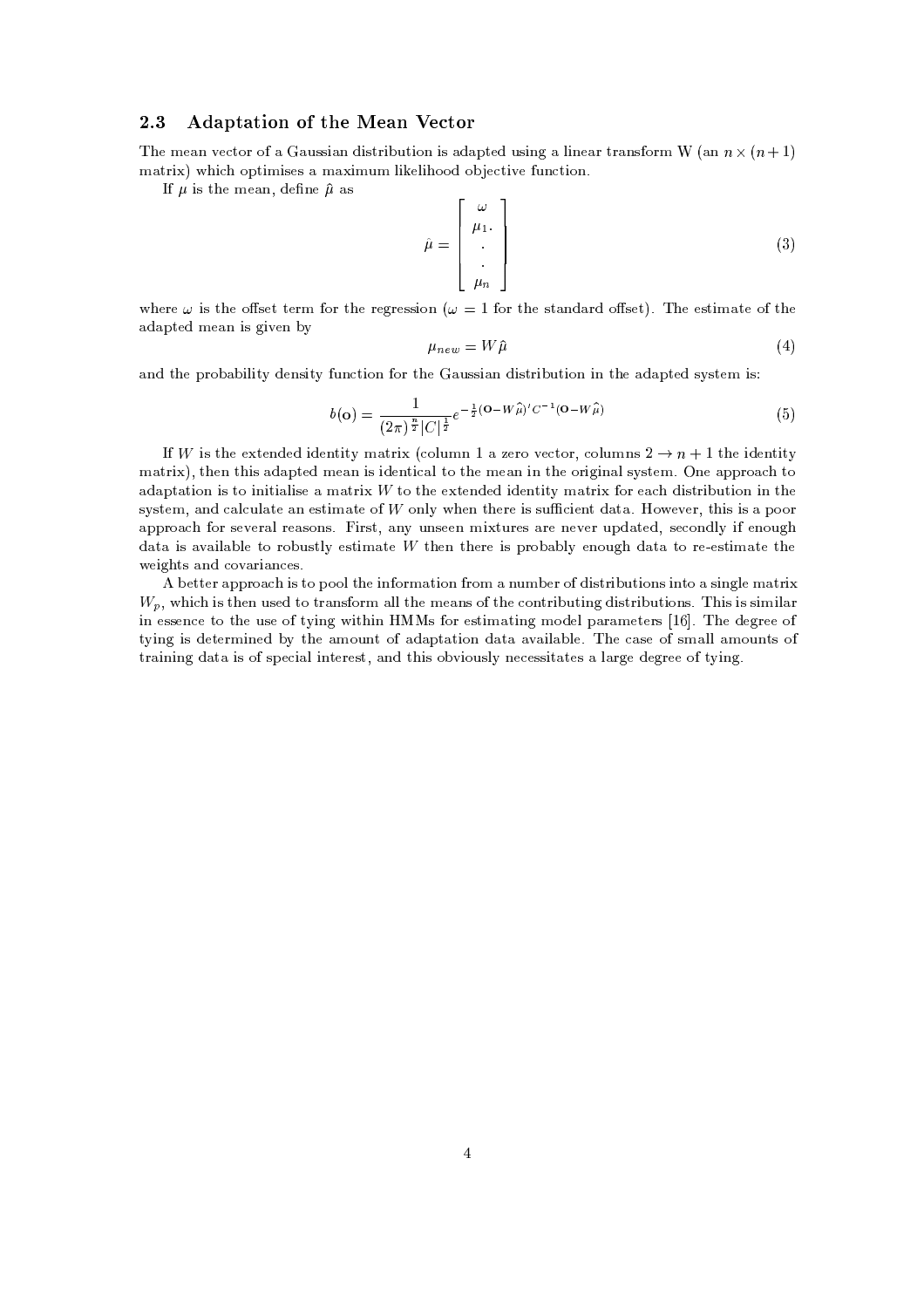# 3 Derivation of Regression Matrix

JK?'/,CM2 =@2,C;-JKM243JKH-A-2JK81?-MiA'MJK?-. GCJ2A-43, =@A'MMJ>=?-<sup>M</sup> Y=@? <sup>H</sup> ,C,R+=@?-;',/; JK?S2389=M,/2 8R+=@4 =@<K<K,/<lMJK?-.1<T, =A-MM3J =?M2 =2,/M\$ 2-, 4,/.14,/M3MJK80?234 =@?'M
814G JKM 4M32;-,/43JKL0,/;"8042-, MJK?-.0<K, =A-MM3J =?;-JKM243JKH-A-2JK81? <sup>R</sup> ,Q4  $\mathcal{L}$  , and the extent of the extension of the extension of the extension of the extension of the extension of the extension of the extension of the extension of the extension of the extension of the extension of the e

regression matrix  $W_s$  Defining  $\hat{\mu}_s$  as the extended mean vector: Considering the general case of state  $\epsilon$  with a simple Conssion output depaity and associated

$$
\hat{\mu}_s = \begin{bmatrix} \omega \\ \mu_{s_1} \\ \vdots \\ \mu_{s_n} \end{bmatrix}
$$
\n(6)

relation is the effect term for the regression the probability depaity function for the state is:

$$
b_s(o) = \frac{1}{(2\pi)^{\frac{n}{2}} |C_s|^{\frac{1}{2}}} e^{-\frac{1}{2} (\mathbf{O} - W_s \hat{\mu}_s)' C_s^{-1} (\mathbf{O} - W_s \hat{\mu}_s)}
$$
(7)

The  $W_{\gamma}$  are chosen to maximise the likelihood of the adapted models generating the adaptation ;+=2 =-)

## 3.1 Definition of Auxiliary Function

M3MA-G,
2-,U=;+=@R-<sup>2</sup> =@23JT81?P;+=2 <sup>=</sup> JKM <sup>=</sup> M,/43JK,/Ml8 81H-M,Q4L=2JK80?'Ml.1,/?-,/4 =@2,Q;PHSNP= M238 =@M23J
R-438/,/M3M !

$$
O = \mathbf{o}_1 \dots \mathbf{o}_T \tag{8}
$$

,/?-812, 2-',N/A-443,/?S2M,/28WGC8:;-,/<\$R+=@4 =@GC,Q2,/43MHSN =?-; =I4,,/M32JKGP=2,/;M3,/28WGC8;',/<6R =@4 =GC,/23,/4M=@M )\$ -,M, A-,/?-/,
8M2 =@23,/MA-M,/;^28I.0,/?',/4 =2, JKM.0JKL0,/?PHN

$$
\theta = (\theta_0 \theta_1 \dots \theta_T) \tag{9}
$$

where  $\theta_2 = 1$ . The likelihood of generating the observed speech frames while following the state M,?SA',/?'/, JTM

$$
\mathcal{F}(O,\theta|\lambda) = a_{\theta_T N} \prod_{t=1}^T a_{\theta_{t-1}\theta_t} b_{\theta_t}(\mathbf{o}_t)
$$
\n(10)

=@<K<WR 80MM3JKH-<K, M32 =2,IM, A-,Q?'/,/M 8<T,Q?-.02 =@43, ;',/?-8023,/;HSN92--,IM3,/2!l2--,I23802 =@< <KJ0,/<KJ-88;82--, GC8:;-,/< M,Q2l.1,/?-,/4 =@2JK?-.I2-',
80H'M,/43L=@23JT81?PM3, A-,/?'/,JKM

$$
\mathcal{F}(O|\lambda) = \sum_{\theta \in \Theta} \mathcal{F}(O, \theta | \lambda)
$$
\n(11)

 -JKMJKM2--, 80H ,Q2JKL0,NA-?'/23JK80?928^H , GP=SJKGJTM3,/;9;-A-4JK?-.=;+=@R'2 =@23JK80? ) 2JKM\*/80?L0,/?-JK,/?2
238^;-, ?', =? =@A-SJK<KJ>=@43NA-?'/23JK80? !"#\$

$$
Q(\lambda, \bar{\lambda}) = \sum_{\theta \in \Theta} \mathcal{F}(O, \theta | \lambda) \log(\mathcal{F}(O, \theta | \bar{\lambda}))
$$
\n(12)

(-881MJK?-.UGC8;',/<'R+=@4 =@G,/2,/43M28UGP=JKGIJTM,l2--, =@A'JK<KJ =@4N\*A'?'/2JK81? JT?'/43,E=@M3,/M2--,lL=@<KA-,l8 2--,l80H ,/23JKL0, A-?-/2JK80? A-?-<K,/MM\$JK2\$JKM=@2=GP=JTGIA-G/)1 -,Q4,814,WMA-/,/M3MJKL0,/<KN814GJT?'.U=?', =A'JK<TJ>=4NOA-?'/23JT81? JK2 JKGCR-438L0,Q;UR+=4 =GC,/23,/4M JK2,/4 =@23JTL0,Q<TNGP=JKGCJM3,/M 2--,80H , /2JKL0, A-?'/23JK80? ): R-488+8+2-JKM-JKM .0JKL0,/? HSN
V=@A'G KB -=@?';C,S23,/?-;-,Q;C238 GCJ2A'4,;-JKM234JKH-A-23JT81?-M=@?'; L0,/2814W80H-M3,/4L0=@23JT81?-MWHSN !#JKR <sup>804</sup> =/,KBYX-=@?';C\*1A+=@?'. D)-)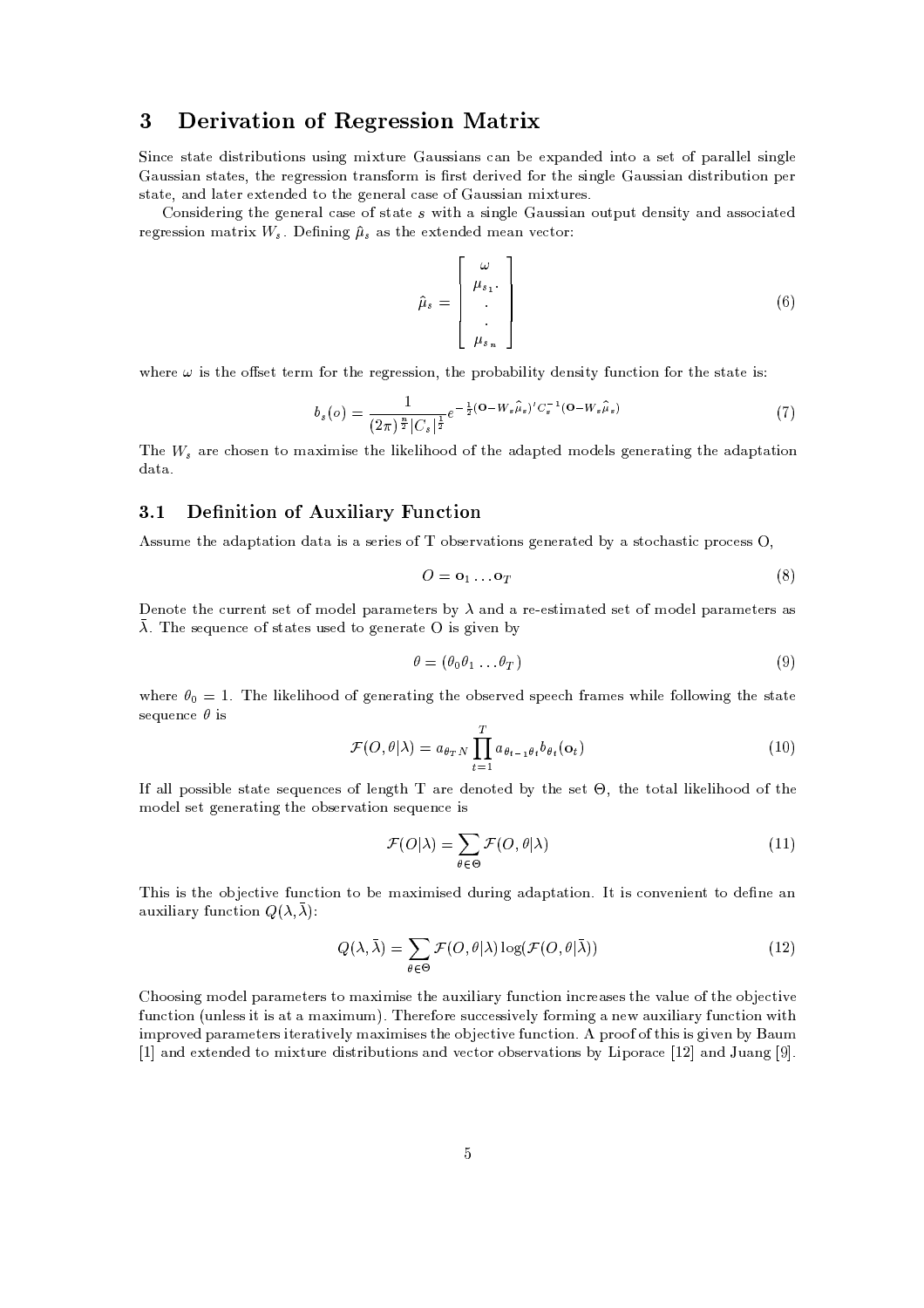# 3.2 Maximisation of Auxiliary Function

Using the ne estimated nonometers (indicated with a bon e.g.  $\bar{x}$ ) in the extract density function

$$
\log(\mathcal{F}(O,\theta|\bar{\lambda})) = \log \left[ \bar{a}_{\theta_T N} \prod_{t=1}^T \bar{a}_{\theta_{t-1}\theta_t} \bar{b}_{\theta_t}(\mathbf{o}_t) \right]
$$
(13)

$$
= \log \bar{a}_{\theta_T N} + \sum_{t=1}^T \log \bar{a}_{\theta_{t-1}\theta_t} + \sum_{t=1}^T \log \bar{b}_{\theta_t}(\mathbf{o}_t)
$$
(14)

-, =@A'JK<KJ =4NA'?'/2JK81? BYX E=@?^H ,
M3R-<KJT2JK?S238/81GCR 81?-,/?S23MlH =@M,Q;P80?^2--,;-J-,/4,/?2lR =@4 =GC,/23,/4M

$$
Q(\lambda, \bar{\lambda}) = \sum_{\theta \in \Theta} \mathcal{F}(O, \theta | \lambda) \left[ \log \bar{a}_{\theta_T N} + \sum_{t=1}^T \log \bar{a}_{\theta_{t-1} \theta_t} + \sum_{t=1}^T \log \bar{b}_{\theta_t}(\mathbf{o}_t) \right]
$$
(15)

$$
= \sum_{i=1}^{N} Q_{a_i} [\lambda, \{\bar{a}_{ij}\}_{j=1}^{N}] + \sum_{j=1}^{N} Q_b(\lambda, \bar{b}_j)
$$
 (16)

7>-,Q4,

$$
Q_{a_i}[\lambda, \{\bar{a}_{ij}\}_{j=1}^N] = \sum_{\theta \in \Theta} \mathcal{F}(O, \theta_T = i | \lambda) \log \bar{a}_{iN} + \sum_{\theta \in \Theta} \sum_{t=1}^T \sum_{j=1}^N \mathcal{F}(O, \theta_{t-1} = i, \theta_t = j | \lambda) \log \bar{a}_{ij}
$$
\n(17)

$$
Q_b(\lambda, \bar{b}_j) = \sum_{\theta \in \Theta} \sum_{t=1}^T \mathcal{F}(O, \theta_t = j | \lambda) \log \bar{b}_j(\mathbf{o}_t)
$$
\n(18)

Since only the transformation W, is re-estimated only  $Q_k(\lambda, \bar{b})$  needs to be maximised. Define S as the set of all state distributions in the system, and  $\gamma$ , (t) as the total occupation probability  $\mathcal{S}$  and the contract of the contract of the contract of the contract of the contract of the contract of the contract of the contract of the contract of the contract of the contract of the contract of the contract of

$$
\gamma_s(t) = \frac{1}{\mathcal{F}(O|\lambda)} \sum_{\theta \in \Theta} \mathcal{F}(O, \theta_t = s|\lambda)
$$
\n(19)

So equation  $(18)$  can be written:

$$
Q_b(\lambda, \bar{b}_s) = \mathcal{F}(O|\lambda) \sum_{t=1}^T \gamma_s(t) \log \bar{b}_s(\mathbf{o}_t)
$$
\n(20)

Expanding  $\log \overline{b}$  (0.)

$$
\log \bar{b}_s(\mathbf{o}_t) = -\frac{n}{2}\log(2\pi) - \frac{1}{2}\log|C_s| - \frac{1}{2}(\mathbf{o}_t - \overline{W}_s\hat{\mu}_s)'C_s^{-1}(\mathbf{o}_t - \overline{W}_s\hat{\mu}_s)
$$
(21)

2-',U=@A-SJK<KJ>=@43NA-?'/23JK80?PJKM

$$
Q_b(\lambda, \bar{b}_s) = -\frac{1}{2} \mathcal{F}(O|\lambda) \sum_{t=1}^T \gamma_s(t) [n \log(2\pi) + \log |C_s| + (\mathbf{o}_t - \overline{W}_s \hat{\mu}_s)' C_s^{-1} (\mathbf{o}_t - \overline{W}_s \hat{\mu}_s)]
$$
\n(22)

To maximise  $O(\lambda, \bar{\lambda})$  with respect to  $\overline{W}$ , it is necessary to differentiate  $O(\lambda, \bar{\lambda})$  with respect to  $W_{\rm \ast}$  and equate to zero. Thus for a maximum

$$
\frac{dQ(\lambda,\bar{\lambda})}{d\overline{W}_s} = \frac{d}{d\overline{W}_s} \left[ \sum_{k \in S} Q_b(\lambda, \bar{b}_k) \right] = \frac{d}{d\overline{W}_s} Q_b(\lambda, \bar{b}_s) = 0 \tag{23}
$$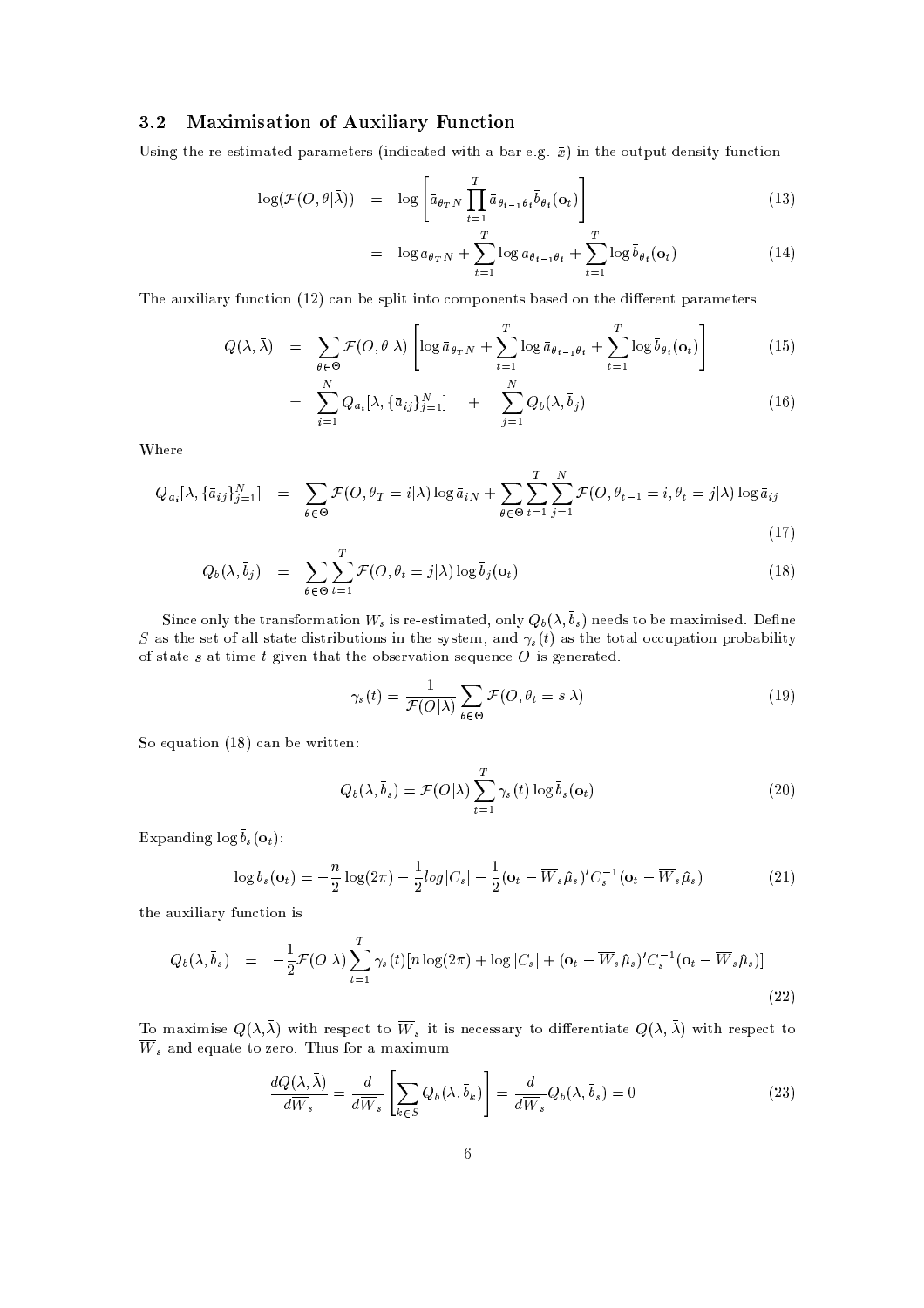$$
\frac{d}{d\overline{W}_s}Q_b(\lambda,\overline{b}_s) = -\frac{1}{2}\mathcal{F}(O|\lambda)\frac{d}{d\overline{W}_s}\sum_{t=1}^T \gamma_s(t)[n\log(2\pi) + \log|C_s| + h(\mathbf{o}_t,s)]\tag{24}
$$

Where

ere 
$$
h(\mathbf{o}_t, s) = (\mathbf{o}_t - \overline{W}_s \hat{\mu}_s)' C_s^{-1} (\mathbf{o}_t - \overline{W}_s \hat{\mu}_s)
$$

and differential of  $h(\alpha, \epsilon)$  is

$$
\frac{d}{d\overline{W}_s}h(\mathbf{o}_t,s) = -2C_s^{-1}\left[\mathbf{o}_t - \overline{W}_s\hat{\mu}_s\right]\hat{\mu}_s'
$$
\n(25)

-,/43,814,
,?SA =@2JK81? <sup>X</sup> WH ,/81GC,/M

$$
\frac{d}{d\overline{W}_s}Q_b(\lambda,\overline{b}_s) = \mathcal{F}(O|\lambda)\sum_{t=1}^T \gamma_s(t)C_s^{-1} \left[\mathbf{o}_t - \overline{W}_s\hat{\mu}_s\right]\hat{\mu}_s' = 0
$$
\n(26)

=@?';"-,/?'Q,

$$
\sum_{t=1}^{T} \gamma_s(t) C_s^{-1} \mathbf{o}_t \hat{\mu}_s' = \sum_{t=1}^{T} \gamma_s(t) C_s^{-1} \overline{W}_s \hat{\mu}_s \hat{\mu}_s'
$$
(27)

Equation (27) gives the general form of the optimisation of  $W$ .

easily derived. Noting that the adapted mean is  $\bar{n}_{s} = W_s \hat{n}_{s}$  and re-arranging equation (27). 7-,/? ,Y= ;-JKM234JKH-A-23JK80? =@M =CM3,/R+=@4 =@23, 4,Q.04,QMMJK81? 24 =@?-M8043G =CL=<KA-, 814
2-,I=@;+=R-2,/;9GC,E=? JKM

$$
\bar{\mu}_s = \overline{W}_m \hat{\mu}_s = \frac{\sum_{t=1}^T \gamma_s(t) \mathbf{o}_t}{\sum_{t=1}^T \gamma_s(t)} \tag{28}
$$

-J^JKMl2-,
M32 =@?';+=@43;PGP=JTGIA-<sup>G</sup> <KJ0,/<KJ-88S;^4, ,/M23JKG=@2JT80?#804GA'<K= 804l2-,
G,Y=@?PL1,/2814E)

# 3.3 Tied Regression Matrices

tied distributions. If W<sub>c</sub> is shared by R states  $\{s_1, s_2, \ldots, s_p\}$  equation (27) becomes: -, O804GIA-<>=.1JKL0,/?IJK?I, A+=@23JK80? <sup>X</sup> &=@MM3A-GC, M2 =2,M3R ,/J 43,/.043,/MM3JT81?IGP=243JQ,/ME)8i.0,/?-,Q4 =@<KJKM, 28 23JK,/; 4,Q.04,QMMJK81?PG^=@243J/,/M >,0) . ) <sup>=</sup> .0<K80H =@< 43,/.043,/MM3JT81?PG^=@234J! 2-,MA-GGP=2JK80?^M--81A-<K;PH ,R ,/48043G,Q;P8@L0,/46=@<K<

$$
\sum_{t=1}^{T} \sum_{r=1}^{R} \gamma_{s_r}(t) C_{s_r}^{-1} \mathbf{o}_t \hat{\mu}'_{s_r} = \sum_{t=1}^{T} \sum_{r=1}^{R} \gamma_{s_r}(t) C_{s_r}^{-1} \overline{W}_s \hat{\mu}_{s_r} \hat{\mu}'_{s_r}
$$
(29)

# 3.4 Re-estimation Formula for Tied Case

 $-$  ,  $\,$ 

$$
\sum_{t=1}^{T} \sum_{r=1}^{R} \gamma_{s_r}(t) C_{s_r}^{-1} \mathbf{o}_t \hat{\mu}'_{s_r} = \sum_{r=1}^{R} V^{(r)} \overline{W}_s D^{(r)}
$$
(30)

where  $U^{(r)}$  is the state distribution inverse covariance metrix scaled by the state commation R-4380H+=H-JK<TJK2N

$$
V^{(r)} = \sum_{t=1}^{T} \gamma_{s_r}(t) C_{s_r}^{-1}
$$
 (31)

and  $D^{(r)}$  is the exten product of the extended mean westers.

$$
D^{(r)} = \hat{\mu}_{s_r} \hat{\mu}'_{s_r} \tag{32}
$$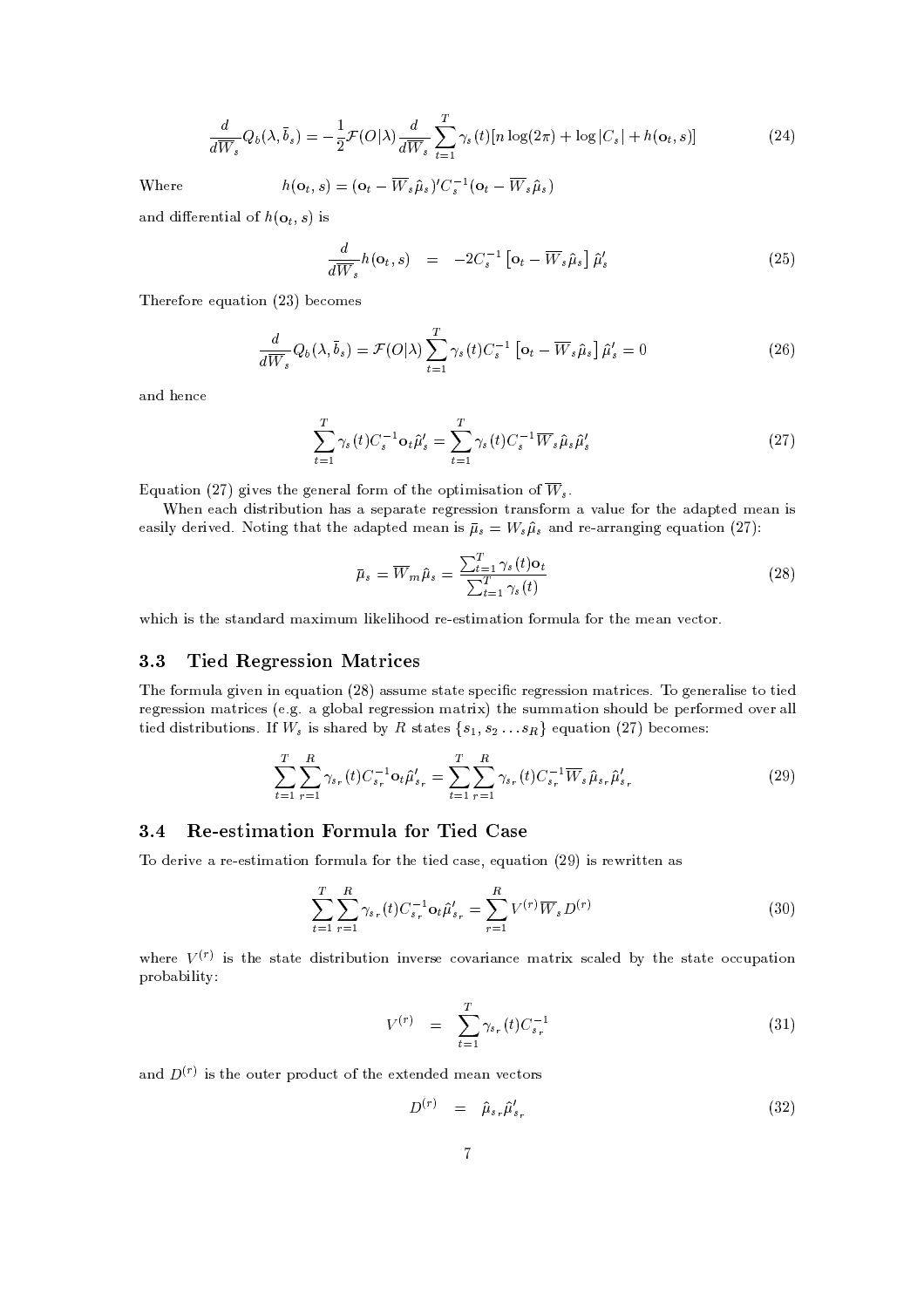$F(x)$  W, and  $D(x)$  are denoted by  $v(x)$  we and  $d(x)$  respe  $\blacksquare$ أكالا الألبانية الألبانية والمتواصل المتواصل المتواصل المتواصل المتواصل المتواصل المتواصل المتواصل المتواصل المتواص 2JKL0,/<KN02-', 4JK.)S2 +=@?-;CMJK;-,8\$, A+=@23JT81? ! ,JKMl=@? B'G^=@243J >JK2-CJT?';-JKLSJK;-<sup>A</sup> =@< ,/<K,/G,/?S23M given by:  $U^{[r]}$  III and  $D^{[r]}$  are depeted by  $v^{[r]}$  and  $d^{[r]}$  peerse  $\sim$  17 im  $\sim$  11 months are  $N$  with an dividing lalama anto  $\sim$ 

$$
y_{ij} = \sum_{p=1}^{n} \sum_{q=1}^{n+1} w_{pq} \left[ \sum_{r=1}^{R} v_{ip}^{(r)} d_{qj}^{(r)} \right]
$$
(33)

If all experiences are disgraped, and using the fact that  $D$  is sympositic.

$$
\sum_{r=1}^{R} v_{ip}^{(r)} d_{qj}^{(r)} = \begin{cases} \sum_{r=1}^{R} v_{ii}^{(r)} d_{jq}^{(r)} & \text{when} \quad i = p \\ 0 & \text{when} \quad i \neq p \end{cases}
$$
 (34)

S<sub>O</sub>

 $\cdots$ 

$$
y_{ij} = \sum_{q=1}^{n+1} w_{iq} g_{jq}^{(i)}
$$
 (35)

 $\mathcal{L}(\mathcal{N})$  . The contract of the contract of the contract of the contract of the contract of the contract of the contract of the contract of the contract of the contract of the contract of the contract of the contract えいこうしゃ アイ・プログラム しゅうしょう  $\binom{[i]}{k}$  are the elements of the  $(n+1) \times (n+1)$  matrix  $G^{(i)}$  wh component inverse variance of all shared mixture components  $(D<sup>(r)</sup>$  scaled by  $v<sup>(r)</sup>$ ) -,/43, =@4,I2-,I,/<K,/GC,/?2M 82--, B' %B'GP=24J -JJKM 2--,IM3A-<sup>G</sup> 82-', 81A-2,Q4 R-438;-A'/23M 82--,I,2,Q?-;-,/;GC,E=?-M M-Y=@<K,/;HSN 2-, ;-J>=.080? =@< /81GCR 81?-,/?S2 82-,,/JK.2,/;GCJ2A'4,  $\alpha^{(k)}$  and the elements of the  $(m+1)$   $\vee$   $(m+1)$  metric  $\alpha^{(k)}$  mbigh is the  $\cdots$ . . . . . . . .

$$
g_{j\,q}^{(i)} = \sum_{r=1}^{R} v_{ii}^{(r)} d_{jq}^{(r)}
$$
\n(36)

The left hand side of equation (30) is an  $n \times (n+1)$  matrix 7 with elements  $\gamma$ , so  $Z = V$  and

$$
z_{ij} = y_{ij} = \sum_{q=1}^{n+1} w_{iq} g_{jq}^{(i)}
$$
\n(37)

 $\ldots$  and  $a^{(i)}$  are and  $a^{(i)}$  are not dependent on W, and can both be computed from the observation vectors =@?';P2-',
GC8:;-,/< R+=4 =@G,/2,Q4ME),Q?'/, += MNM23,/G 8M3JKGA-<K2 =@?-,/81A-M, A+=@23JT81?-MJTM.0,Q?-,/4 =2,/; 

$$
\mathbf{w}'_i = G^{(i)-1} \mathbf{z}'_i \tag{38}
$$

where  $\mathbf{w}_i$  and  $\mathbf{z}_i$  are the  $i^{th}$  rows of  $\overline{W}_i$  and Z respectively  $\blacksquare$ 

These can be solved using Gaussian elimination or LU decomposition methods to calculate  $W$ . on a row by row basis.

### 3.5 Extension to Mixture Distributions

:814
M2 =2,/MJK2- 80A'2R-A-2
;-JKM324JKH-A'2JK80?-M
G^=@;-, A-<sup>R</sup> 8 GJS23A-4, /81GCR 80?',/?S23M2-, R-481H+=@H-JK<KJK2ON;-,/?-M3JT2N & A-RICHARD A-BAD A-BAD A-BAD A-BAD A-BAD A-BAD A-BAD A-BAD A-BAD A-BAD A-BAD A-BAD A-BAD A-BAD A-BAD A-BAD A-BAD A-BAD A-BAD A-BAD A-BAD A-BAD A-BAD A-BAD A-BAD A-BAD A-BAD A-BAD A-BAD A-BAD A-BAD A-BAD A-BAD A-BAD A-BAD A-

$$
b_s(\mathbf{o}) = \sum_{k=1}^{M} c_{sk} b_{sk}(\mathbf{o})
$$
\n(39)

where  $b_{\ell}(\mathbf{o})$  is the  $k^{th}$  Gaussian mixture component of state s and  $c_{\ell}$  the associated component ,/JK.)S2JK?-. ) SA'Ml2-,
<KJ0,/<KJ-88;#A-?'/23JK80?PH , /80G,/M

$$
\mathcal{F}(O,\theta|\lambda) = a_{\theta_T,N} \prod_{t=1}^T a_{\theta_{t-1}\theta_t} \left[ \sum_{k=1}^M c_{\theta_t k} b_{\theta_t k}(\mathbf{o}_t) \right]
$$
(40)

$$
= \sum_{k_1=1}^{M} \sum_{k_2=1}^{M} \ldots \sum_{k_T=1}^{M} \left[ a_{\theta_T, N} \prod_{t=1}^{T} a_{\theta_{t-1}\theta_t} c_{\theta_t k_t} b_{\theta_t k_t}(\mathbf{o}_t) \right]
$$
(41)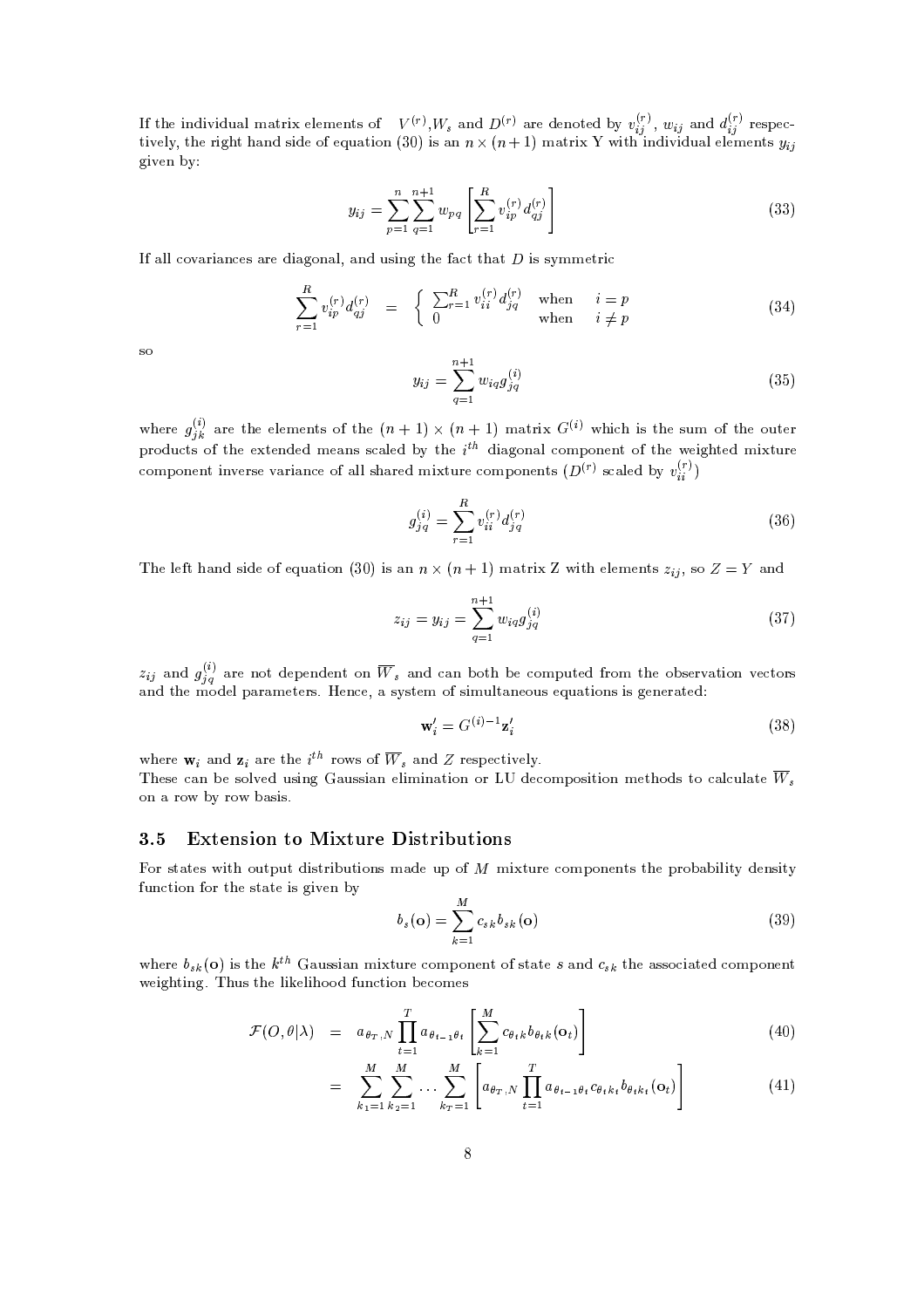T, where such a sequence is  $K = (k_1, k_2, \ldots, k_T)$ , the joint density of the stochastic process is  $\Omega$   $\Omega$ , as the set of all possible branch sequences (mixture component sequences) of length

$$
\mathcal{F}(O|\lambda) = \sum_{\theta \in \Theta} \sum_{K \in \Omega_b} \mathcal{F}(O, \theta, K|\lambda)
$$
\n(42)

-,/43,

$$
\theta \in \Theta \ K \in \Omega_b
$$
  

$$
\mathcal{F}(O, \theta, K | \lambda) = a_{\theta_T N} \prod_{t=1}^T a_{\theta_{t-1}\theta_t} c_{\theta_t k_t} b_{\theta_t k_t}(\mathbf{o}_t)
$$
(43)

 $\cdots$  and  $\cdots$   $\cdots$ -JKM E=@?fH+,iJK?S2,Q4R-43,/2,/;fHSNK/81?-MJK;-,Q4JK?-. ,E=M,Q28WM2 =@2,iM3,?A-,Q?'E,QM 'J.1,Q?-,Q4 =2,QM =@MH ,QJT?'.P=

',U=@A-SJK<KJ>=@43NA-?'/23JK80?PJKM?-8 4,Q;-, ?-,Q;P28I2 =0,
2-,
H-<sup>4</sup> =@?'P<>=YN0,/4MJK?S238/81?-MJK;-,Q4 =@23JK80?>

$$
Q(\lambda, \bar{\lambda}) = \sum_{\theta \in \Theta} \sum_{K \in \Omega_b} \mathcal{F}(O, \theta, K | \lambda) \log \mathcal{F}(O, \theta, K | \bar{\lambda})
$$
(44)  

$$
= \sum_{\theta \in \Theta} \sum_{K \in \Omega_b} \mathcal{F}(O, \theta, K | \lambda) \left\{ \log \bar{a}_{\theta_{T}N} + \sum_{t=1}^{T} \log \bar{a}_{\theta_{t-1}\theta_t} + \sum_{t=1}^{T} \log \bar{b}_{\theta_{t}k_t}(o_t) + \sum_{t=1}^{T} \log \bar{c}_{\theta_{t}k_t} \right\}
$$

,/R =@4 =2JK?-.IJK?S28IR+=42J>=<6=@A'JK<KJ =4NA'?'/2JK81?-<sup>M</sup>

$$
Q(\lambda, \bar{\lambda}) = \sum_{i=1}^{N} Q_{a_i}[\lambda, \{\bar{a}_{ij}\}_{j=1}^{N}] + \sum_{j=1}^{N} \sum_{k=1}^{M} Q_b(\lambda, \bar{b}_{jk}) + \sum_{j=1}^{N} Q_{c_j}[\lambda, \{\bar{c}_{jk}\}_{k=1}^{M}] \qquad (46)
$$

-,/43,

$$
Q_{a_i}[\lambda, \{\bar{a}_{ij}\}_{j=1}^N] = \sum_{\theta \in \Theta} \sum_{K \in \Omega_b} \mathcal{F}(O, \theta_T = i, K | \lambda) \log \bar{a}_{iN} +
$$

$$
\sum_{\theta \in \Theta} \sum_{K \in \Omega_b} \sum_{t=1}^T \sum_{j=1}^N \mathcal{F}(O, \theta_{t-1} = i, \theta_t = j, K | \lambda) \log \bar{a}_{ij}
$$
(47)

$$
Q_b(\lambda, \bar{b}_{jk}) = \sum_{\theta \in \Theta} \sum_{K \in \Omega_b} \sum_{t=1}^T \mathcal{F}(O, \theta_t = j, k_t = k | \lambda) \log \bar{b}_{jk}(\mathbf{o}_t)
$$
(48)

$$
Q_{c_j}(\lambda, \{\bar{c}_{jk}\}_{k=1}^M) = \sum_{\theta \in \Theta} \sum_{K \in \Omega_b} \sum_{k=1}^M \sum_{t=1}^T \mathcal{F}(O, \theta_t = j, k_t = k | \lambda) \log \bar{c}_{jk}(\mathbf{o}_t)
$$
(49)

 $\Lambda$  gain, only  $O_1(\overline{\Lambda}_1)$  is dependent on the regression transform, so this is the only function to be considered. Defining  $\alpha_{\nu}(t)$  as the total occupation probability of mixture component  $k$  of . A second the contract of the contract of the contract of the contract of the contract of the contract of the contract of the contract of the contract of the contract of the contract of the contract of the contract of the

$$
\gamma_{jk}(t) = \frac{1}{\mathcal{F}(O|\lambda)} \sum_{\theta \in \Theta} \sum_{K \in \Omega_b} \mathcal{F}(O, \theta_t = j, k_t = k|\lambda)
$$
\n(50)

 $\mathcal{A} \rightarrow \mathcal{A}$ 

$$
Q_b(\lambda, \bar{b}_{jk}) = \mathcal{F}(O|\lambda) \sum_{t=1}^T \gamma_{jk}(t) \log \bar{b}_{jk}(\mathbf{o}_t)
$$
\n(51)

-J^JKMl, A-JKL0=@<K,/?S228I, A+=2JK80? <sup>X</sup> , %O8042--,MJK?-.0<K, =@A-M3MJ>=@?KE=@M3,0)

 A-MlHSN MA'H-M23JT23A-2JK?-. GCJ2A-43, /81GCR 81?-,/?S2l8QA-R+=@23JK80? R-4380H+=H-JK<KJT23JK,/M&O804lM2 =2,8 /A-R+=2JK80?PR-481H+= H-JK<KJK2JK,/M24 =?-M
O804G^=@23JT81?-<sup>M</sup> 804JK?-;-JKLJT;'A+=@< GIJ2A-43,/81GR 80?-,Q?S2M E=?PH ,
;',/4JKL0,/;)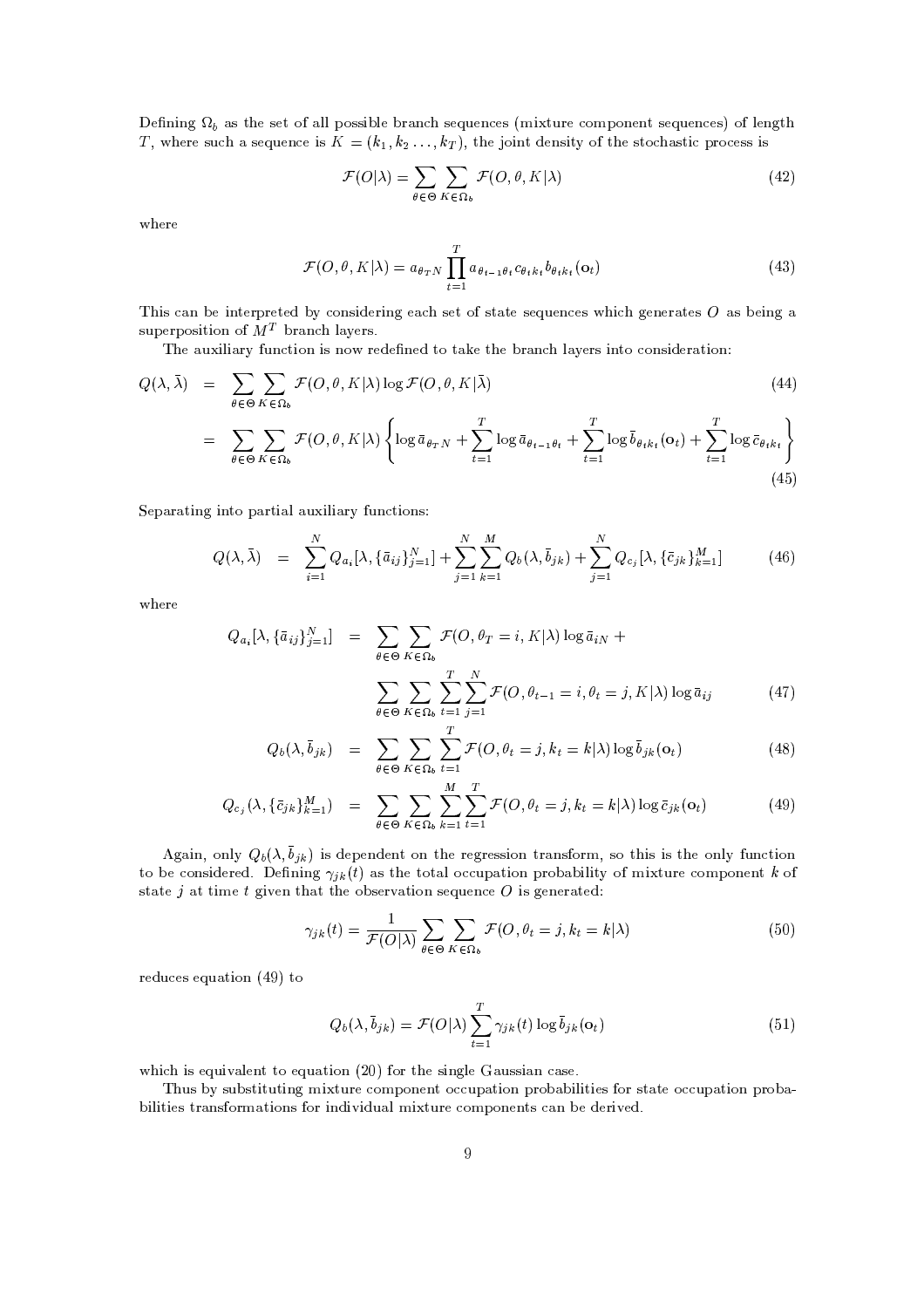#### `2-E\*IJ ;=?5:IJ H9R H>NB8
;V?5@BA `H \*IH
A H
R

 -, <sup>234</sup> =?-M
814GQ+=@MH ,/,/? ;-,Q4JKL0,/; O804
2-, E=M, 8=CM3JK?-.0<K, 81H-M,Q4L=2JK80? M3, A-,/?'Q,0)P ', ,2,/?'MJK80?928  $\mathcal{A}$  , and  $\mathcal{A}$  , and  $\mathcal{A}$  , and  $\mathcal{A}$  , and  $\mathcal{A}$  , and  $\mathcal{A}$ 

  $(1)$   $Q^{(Q)}$  with observation sequence  $Q^{(q)}$  having  $T_c$ and the state of the New York and . . . . observation frames  $(O^{(q)} = Q_1^{(q)} \dots Q_n^{(q)})$ , and considering a single component mixture per state. Given a set of O observation sequences  $O^{(1)} = O^{(Q)}$  with observation sequence  $O^{(q)}$  having T. equation  $(27)$  becomes:

$$
\sum_{q=1}^{Q} \sum_{t=1}^{T_q} \gamma_s^{(q)}(t) C_s^{-1} \mathbf{o}_t^{(q)} \hat{\boldsymbol{\mu}}_s' = \sum_{q=1}^{Q} \sum_{t=1}^{T_q} \gamma_s^{(q)}(t) C_s^{-1} \overline{W}_s \hat{\boldsymbol{\mu}}_s \hat{\boldsymbol{\mu}}_s'
$$
(52)

-,/43,

$$
\gamma_s^{(q)}(t) = \frac{1}{\mathcal{F}(O^{(q)}|\lambda)} \sum_{\theta \in \Theta_{T_q}} \mathcal{F}(O^{(q)}, \theta_t = s|\lambda)
$$
\n(53)

and  $\Theta_T$  is the set of all possible state sequences of length  $T_a$ .  $\overline{a}$  and  $\overline{a}$  and  $\overline{a}$  and  $\overline{a}$  and  $\overline{a}$  and  $\overline{a}$  and  $\overline{a}$  and  $\overline{a}$  and  $\overline{a}$  and  $\overline{a}$  and  $\overline{a}$  and  $\overline{a}$  and  $\overline{a}$  and  $\overline{a}$  and  $\overline{a}$  and  $\overline{a}$  and  $\overline{a}$  and

',
2JK,/;^4,/.14,/M3MJK80?^GP=24J814GIA-<>= >, A+=2JK80? ( , W2--,Q?PH ,/81GC,/M

$$
\sum_{q=1}^{Q} \sum_{t=1}^{T_q} \sum_{r=1}^{R} \gamma_{s_r}(t) C_{s_r}^{-1} \mathbf{o}_t^{(q)} \hat{\boldsymbol{\mu}}'_{s_r} = \sum_{r=1}^{R} V^{(r)} \overline{W}_s D^{(r)}
$$
(54)

where  $D^{(r)}$  is the extended mean extense product metrix as before and  $U^{(r)}$  is the state distribution JK?SL0,/43M,\*/8@L=@43J =?'/,GP=@234JCM-Y=@<K,/;PHNC2--,M2 =@2,8/A'R+=@23JT81?PR-4380H+=H-JK<KJT2N

$$
V^{(r)} = \sum_{q=1}^{Q} \sum_{t=1}^{T} \gamma_{s_r}^{(q)}(t) C_{s_r}^{-1}
$$
\n(55)

Hence  $C^{(i)}$  and Z can be colorlated and the transform estimated as before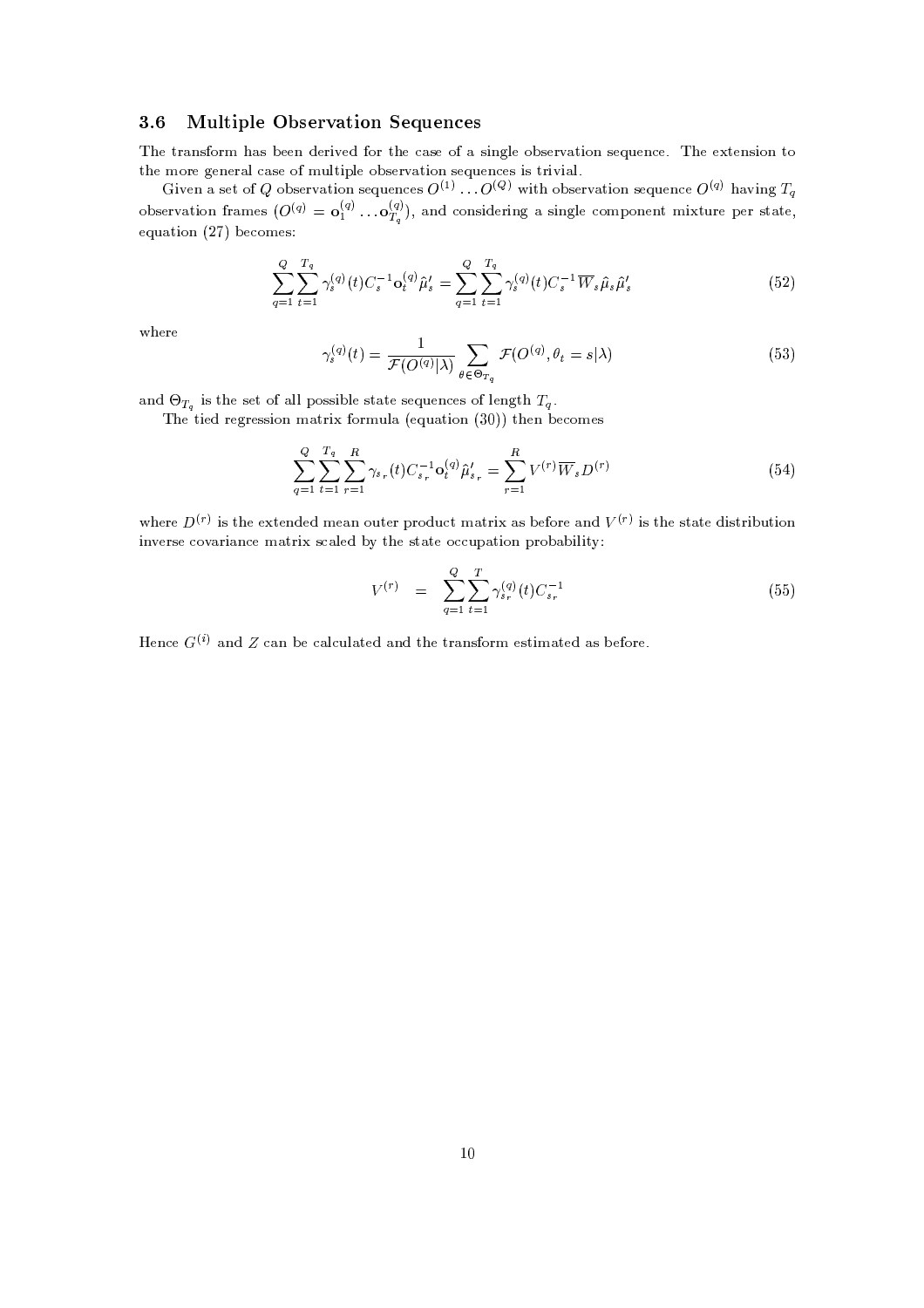# 4 Special Cases of MLLR

 -JKM M3,/2JK81?KQ80?-M3JT;',/4M M3R ,/J>=@< E=@M3,/M 8 2-,U4,/.14,/M3M JT81? GP=@234J#) -,UMJKGCR-<KJ E=2JK80? 8 2--,UG^=JKGA-<sup>G</sup> <KJ0,/<KJ'88;94,/.14,/M3MJK80?924 =@?-M8043G 28^<K,E=M2MA+=4,/M43,/.043,/MM3JK80?9JTMR'4,/M3,/?S23,/; 4M32E) 'JTMJKM 81<K<T8,/;9HN <sup>R</sup> 80M3MJKH-<K, =R-R-48=-,/M <sup>238</sup> 43,/;-A'/JK?-.2--,^?SA-GIH ,/4I8 R+=4 =GC,/23,/4MI4, A-JK4,Q; 28,/M23JTG^=@23,P2--,^4,/.14,/M3MJK80? 24 =@?-M8043G)

### $\overline{18}$  and  $\overline{18}$  and  $\overline{18}$  and  $\overline{18}$  and  $\overline{18}$  and  $\overline{18}$  and  $\overline{18}$  and  $\overline{18}$  and  $\overline{18}$  and  $\overline{18}$  and  $\overline{18}$  and  $\overline{18}$  and  $\overline{18}$  and  $\overline{18}$  and  $\overline{18}$  and  $\overline{18}$  a

the same class are the same ( $C_{\epsilon_1} = C_{\epsilon_2} = \ldots = C_{\epsilon_n}$ ) equation (29) becomes: !#,Y=@M2WMSA =@4,QMW4,/.14,/M3MJK80? 80R-23JKGCJKM =2JK80? '=@MWA-M3,/;CHNI,,/232--E=@? <sup>H</sup> ,M--8?C238 <sup>H</sup> ,
=iM3R ,/J>=@< Y=@M,8 2-',
GP=JTGIA-<sup>G</sup> <TJ0,/<KJ-88;P43,/.043,/MM3JT81? )' =<T<2-,/8@L=4J>=@?-/,
GP=243JQ,/Ml82-',
;-JKM234JKH-A-23JK80?-M=@M3MJK.0?-,Q;P28

$$
\sum_{t=1}^{T} \sum_{r=1}^{R} \gamma_{s_r}(t) \mathbf{o}_t \hat{\mu}'_{s_r} = \sum_{t=1}^{T} \sum_{r=1}^{R} \gamma_{s_r}(t) \overline{W}_s \hat{\mu}_{s_r} \hat{\mu}'_{s_r}
$$
(56)

,Y=^MR ,/, O4 =@G,
JKM=@MM3JK.0?-,/;^28I,-=/23<KNC80?-,;-JKM234JKH-A-23JT81? ,0) .+)HN/-JK2,/43H-J6=@<KJK.0?'GC,/?2 WM8I2-+=2

$$
\gamma_{s_r}(t) = \begin{cases} 1 & \text{if } \mathbf{o}_t \text{ is assigned to state distribution } s_r \\ 0 & \text{otherwise} \end{cases} \tag{57}
$$

 $\sim$  2-Max , and 2-Max , and 2-Max , and 2-Max , and 2-Max , and 2-Max , and 2-Max , and 2-Max , and 2-Max , and 2-Max , and 2-Max , and 2-Max , and 2-Max , and 2-Max , and 2-Max , and 2-Max , and 2-Max , and 2-Max , and

$$
\sum_{t=1}^{T} \mathbf{o}_t \hat{\mu}'_{\theta_t} \delta_{s\theta_t} = \overline{W}_s \sum_{t=1}^{T} \hat{\mu}_{\theta_t} \hat{\mu}'_{\theta_t} \delta_{s\theta_t}
$$
\n(58)

-,/43,

$$
\delta_{s\theta_t} = \begin{cases} 1 & \text{if } \theta_t \in \{s_1 \dots s_R\} \\ 0 & \text{otherwise} \end{cases}
$$
 (59)

, ?-JK?-.I2-',
GP=243JQ,/M-=@?'; =@M

$$
X = \begin{bmatrix} \hat{\mu}_{\theta_1} & \hat{\mu}_{\theta_2} & \dots & \hat{\mu}_{\theta_T} \end{bmatrix}
$$
  
\n
$$
Y = \begin{bmatrix} \mathbf{o}_1 \delta_{\theta_1 m} & \mathbf{o}_2 \delta_{\theta_2 m} & \dots & \mathbf{o}_T \delta_{\theta_T m} \end{bmatrix}
$$
 (60)

equation (58) becomes

$$
Y X' = \overline{W}_s X X' \tag{61}
$$

M8I2-',
,/M32JKGP=2,
82-,
43,/.043,/MM3JT81?PG^=@243JCJTM

$$
\overline{W}_s = YX'(XX')^{-1} \tag{62}
$$

-J^JKMl2-,
<K,E=M2MA+=@43,/M,/M23JTG^=@23,0)

### `2S1 \$H
7 \* ?5A ;IH \*9O H
N @>D \$H3N=H>R <sup>R</sup> ? @ ACKM8%N=8%OPHQ;VHQN=R

The p  $\vee$  (p  $\pm$  1) repression protrix effectively changes the presenting two wever. The first column  $\frac{1}{2}$  , also an effect clament, and the news sining  $\alpha \vee \alpha$  perties prevides a secling because the support GC,Y=@?CL=@<KA-,QME)

$$
\mu_{new} = W\hat{\mu}
$$
\n
$$
\mu_{new_i} = \omega w_{1i} + \sum_{j=1}^n w_{j+1,i} \mu_i
$$
\n(63)

 ',/4,l=@4, 2
W8M3R ,/J>=@< E=M,/M68#2--, 4,/.14,/M3MJK80? GP=@234J -J E=@? 4,/;'A'/,&2-, ?A-GIH ,/48 R+=4 =@G,/2,Q4M  $\mathcal{L} = \mathcal{L} = \mathcal{L} = \mathcal{L} = \mathcal{L} = \mathcal{L} = \mathcal{L} = \mathcal{L} = \mathcal{L} = \mathcal{L} = \mathcal{L} = \mathcal{L} = \mathcal{L} = \mathcal{L} = \mathcal{L} = \mathcal{L} = \mathcal{L} = \mathcal{L} = \mathcal{L} = \mathcal{L} = \mathcal{L} = \mathcal{L} = \mathcal{L} = \mathcal{L} = \mathcal{L} = \mathcal{L} = \mathcal{L} = \mathcal{L} = \mathcal{L} = \mathcal{L} = \mathcal{L} = \mathcal$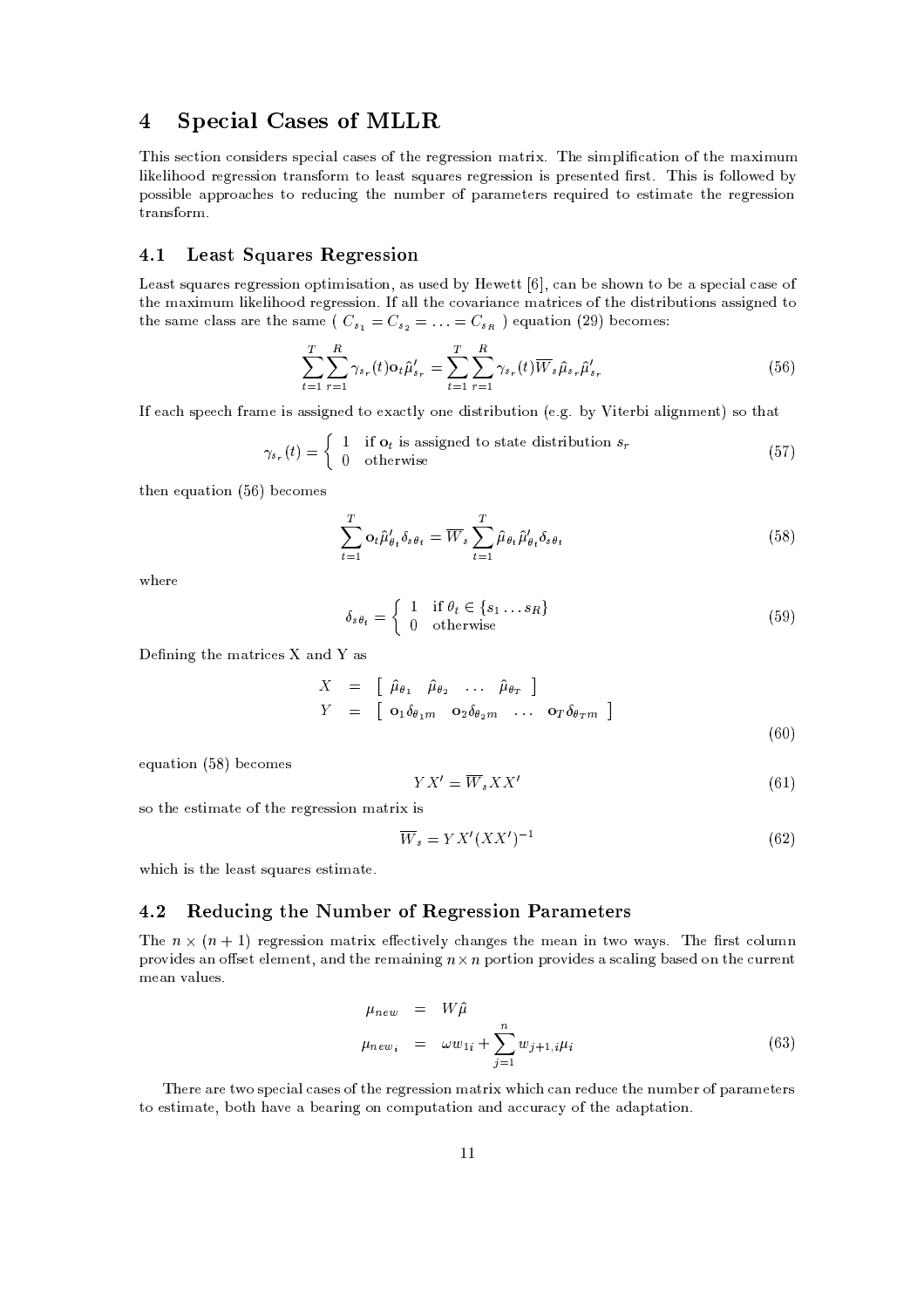- $\mathbf{A}$  full matrix without an effect terms  $(u = 0)$
- X-)W%4,/.14,/M3MJK80?^GP=@234J#JK2-^2--,M-E=<KJT?'. <sup>R</sup> 80432JK80?^;-J>=@.180?+=<

-,/M3,E=M,/M=@?';P2-',/JK4l,-,/23M80?P2-,i=@;+=R-<sup>2</sup> =2JK80?^2--,/814NP=4,
H'43JK, NC;-,EMQ43JKH ,/;^H ,Q<K8 )

#### 4.2.1 Full Matrix without Offset

 -,86-M,Q2 /80<KA-G? 8\$2--,43,/.043,/MM3JT81?CGP=@234J R'48@LSJK;-,QMl=@?CJK?S23,/4M3,/2JK81? <sup>R</sup> 81JK?S2H ,/2,/,/?C2-,80<K;P=@?-;C2-,  $\alpha$  m  $\alpha$  and  $\alpha$  algebra  $\alpha$  algebra  $\alpha$  and  $\alpha$  is the  $\alpha$  the  $\alpha$   $\alpha$   $\beta$  and  $\alpha$   $\beta$   $\alpha$   $\beta$   $\alpha$   $\beta$   $\alpha$   $\beta$   $\alpha$   $\beta$   $\alpha$   $\beta$   $\alpha$   $\beta$   $\alpha$   $\beta$   $\alpha$   $\beta$   $\alpha$   $\beta$   $\alpha$   $\beta$   $\alpha$   $\beta$   $\alpha$   $\beta$  2-',
,2,Q?-;-,/;^GC,E=?P28 /,/438 -2-,
,-,/28&2--,86-M,/2 Y=@?^H ,JK.0?-814,/; )

$$
\hat{\mu} = \begin{bmatrix} 0 \\ \mu_1 \\ \vdots \\ \mu_n \end{bmatrix}
$$
\n(ix estimation except that *W* is now effectively  $n \times n$  and  
\nIf there is sufficient inter-dependenty between the mean  
\nffset column may be small.  
\n
$$
matrix
$$
\nmatrix is assumed to be diagonal, the computation can be  
\nption that all the features are independent, and that the  
\nalculated by a simple single variable linear regression  
\n
$$
\mu_{\text{num}} = r + \mu u.
$$
\n(65)

The course receives condition to the contact collection correct that  $M/$  is compatible and conditioned as  $\alpha$  as and -,/?-/, B"/80<KA-G?4E=</A-<>=@23JT81? JTM <sup>M</sup> =EL0,Q; ) 2--,/43,PJTM M3A /JK,/?2 JK?2,/4;',/R ,/?-;-,/?-/N <sup>H</sup> ,/2,/,E? 2',PG,E=@? /81GCR 80?',/?S23M-2-',
,-,/28&JT.1?-8043JK?-. 2-,
8#M3,/2 /80<KA-G?PGP=YNCH ,
M3GP=<T<)

## 4.2.2 Using a diagonal scaling matrix

2--,
M-Y=@<KJK?-. <sup>R</sup> 80423JK80?P82--,
43,/.043,/MM3JT81? G^=@234J JKM =@M3MA-G,/; <sup>238</sup> <sup>H</sup> ,;'J =.081?+=@<Y2-,/80GR-A-<sup>2</sup> =2JK80?"E=? <sup>H</sup> , L=M2<KNf43,/;-A'Q,/; ) -JKMG^=0,QM2-,I=MM3A-GCR-23JK80? 2-+=2 =<T< 2--, ,E=2A-43,/Mi=@4, JK?-;-,/R ,/?';-,/?S2\$=@?-; 2- =@2U2--, M-'JO2lJK?P,Y=^GC,E=?"/81GCR 81?-,/?S2 E=?PH ,Y=@</A-<>=@23,/;PHNP= MJKGCR-<K,MJK?-.0<K,L=@43J =H-<K,
<KJK?-,E=4l43,/.043,/MM3JT81?

$$
\mu_{new_i} = x + y\mu_i \tag{65}
$$

 $\sim$   $\sim$   $\sim$ 

Still considering the transform as a matrix the diagonal matrix is rewritten as a vector  $\hat{\mathbf{w}}$ .

$$
\overline{W}_s = \begin{pmatrix} w_{1,1} & w_{1,2} & 0 & \dots & 0 \\ w_{2,1} & 0 & w_{2,3} & \dots & 0 \\ \vdots & & & & \vdots \\ w_{n,1} & \dots & \dots & 0 & w_{n,n} \end{pmatrix} \quad \hat{\mathbf{w}}_s = \begin{pmatrix} w_{1,1} \\ \vdots \\ w_{n,1} \\ w_{1,2} \\ \vdots \\ w_{n,n+1} \end{pmatrix}
$$
(66)

=@?';"/81?-MJK;-,/43JK?-. 2-, A+=;-<sup>4</sup> =2JO804G JK2-^2--,;-J>=@.081?+=@< 43,/.043,/MM3JK80?PG^=@234J

$$
h(\mathbf{o}_t, s) = (\mathbf{o}_t - \overline{W}_s \hat{\mu}_s)' C_s^{-1} (\mathbf{o}_t - \overline{W}_s \hat{\mu}_s)
$$
  
= (\mathbf{o}\_t - D\_s \hat{\mathbf{w}}\_s)' C\_s^{-1} (\mathbf{o}\_t - D\_s \hat{\mathbf{w}}\_s) (67)

where D, is a  $n \times 2n$  matrix made up of elements of the extended mean vector  $(\hat{\mu})$ 

$$
D_s = \left(\begin{array}{ccccccccc}\n\omega & 0 & \dots & \dots & 0 & \mu_1 & 0 & \dots & & 0 \\
0 & \omega & 0 & \dots & \dots & 0 & \mu_2 & 0 & \dots & 0 \\
\vdots & & & & & & & & & \\
0 & \dots & 0 & \omega & 0 & \dots & \dots & 0 & \mu_{n-1} & 0 \\
0 & \dots & \dots & 0 & \omega & 0 & \dots & \dots & 0 & \mu_n\n\end{array}\right) \tag{68}
$$

Differentiating  $h(\mathbf{o}_t, s)$  with respect to  $\hat{\mathbf{w}}$ ,

$$
\frac{d}{d\hat{\mathbf{w}}_s}h(\mathbf{o}_t, s) = -2D_s'C_s^{-1}(\mathbf{o}_t - D_s\hat{\mathbf{w}}_s)
$$
(69)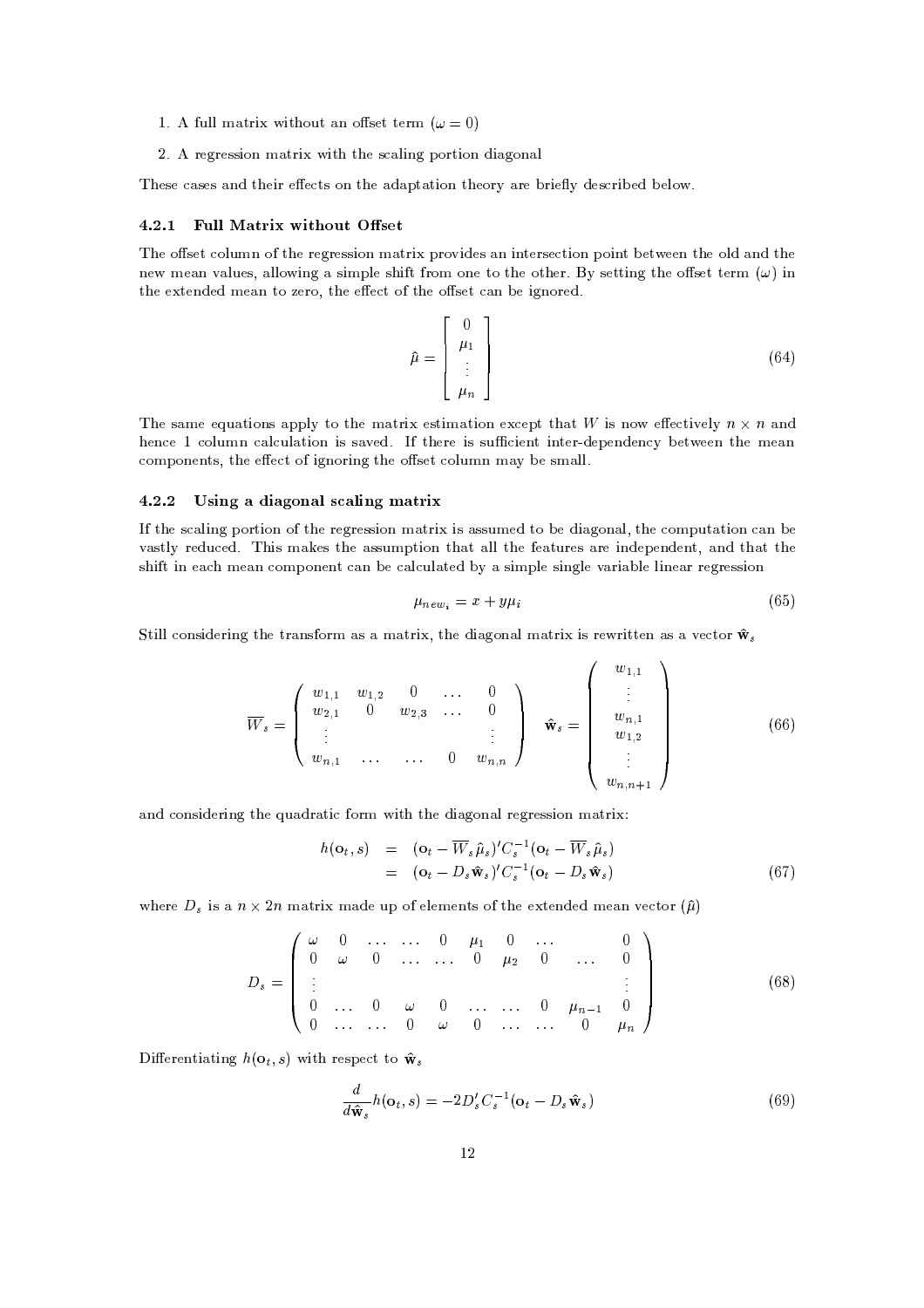A-H'M2JK23A-2JK?-.IJK?P, A+=2JK80? <sup>X</sup>

$$
\frac{d}{d\hat{\mathbf{w}}_s}Q_b(\lambda, b'_s) = \sum_{t=1}^T \gamma_s(t)D'_s C_s^{-1}(\mathbf{o}_t - D_s \hat{\mathbf{w}}_s)
$$
\n(70)

-JKM<T,Y=@;-M28C=@?^, A+=@23JT81? 814l2-,
L0=@<KA-,/M8&2--,4,/.14,/M3MJK80?^GP=24JC,/<K,/G,/?S23M

$$
\hat{\mathbf{w}}_s = \left[\sum_{t=1}^T \gamma_s(t) D_s' C_s^{-1} D_s\right]^{-1} \left[\sum_{t=1}^T \gamma_s(t) D_s' C_s^{-1} \mathbf{0}_t\right]
$$
\n(71)

7JK2-I=@? 86-M,Q262,Q4G"81?-<KNU81?-, GP=243J JK?SL0,Q4MJK81? JTM\$4, A-JK43,/; 28\*E=@</A-<>=2, 2-, 4,/.14,/M3MJK80? GP=@234J ,/?S234JK,/M =@?'; HSN JK.0?-814JK?-. 2-,86-M,/2l2,/43G , &2--,8#M3,/2 Q80<KA-GC? Y=@? <sup>H</sup> ,JK.0?'804,Q; '=@?';^=@<K<#G^=@234J/,/M E=@? <sup>H</sup> , 4,Q;-A'/,/;^28I;-J>=@.180?+=< GP=@234J/,/MGP=JT?'. JK?SL1,/4M3JT81? 243JTLJ>=@<)

 ',
,S23,/?-M3JT81?P238I2--,2JK,/;^4,Q.04,QMMJK81?PG^=@234J#E=M,JKMlM3JKGCR-<KNC238I,2,/?-;^2-',
M3A-GCG^=@23JT81?-M8L1,/4l2--, 2JK,/;^GCJ2A-43,/81GCR 81?-,/?S23M

$$
\hat{\mathbf{w}}_s = \left[ \sum_{r=1}^R \sum_{t=1}^T \sum_{t=1}^T \gamma_s(t) D'_{s_r} C_{s_r}^{-1} D_{s_r} \right]^{-1} \left[ \sum_{r=1}^R \sum_{t=1}^T \sum_{t=1}^T \gamma_{s_r}(t) D'_{s_r} C_{s_r}^{-1} \mathbf{0}_t \right]
$$
(72)

 ', ,2,Q?-MJK80?928^GCJ2A-43, ;-JKM324JKH-A'2JK80?-M =@?-;9GA'<T23JKR-<K, 80H'M,/43L=@23JK80? M3, A-,/?'/,QM
JKMMJKGCJK<>=@428^2-+=2 R-43,/M,/?2,/;^JK?PM, /2JK80?\*-)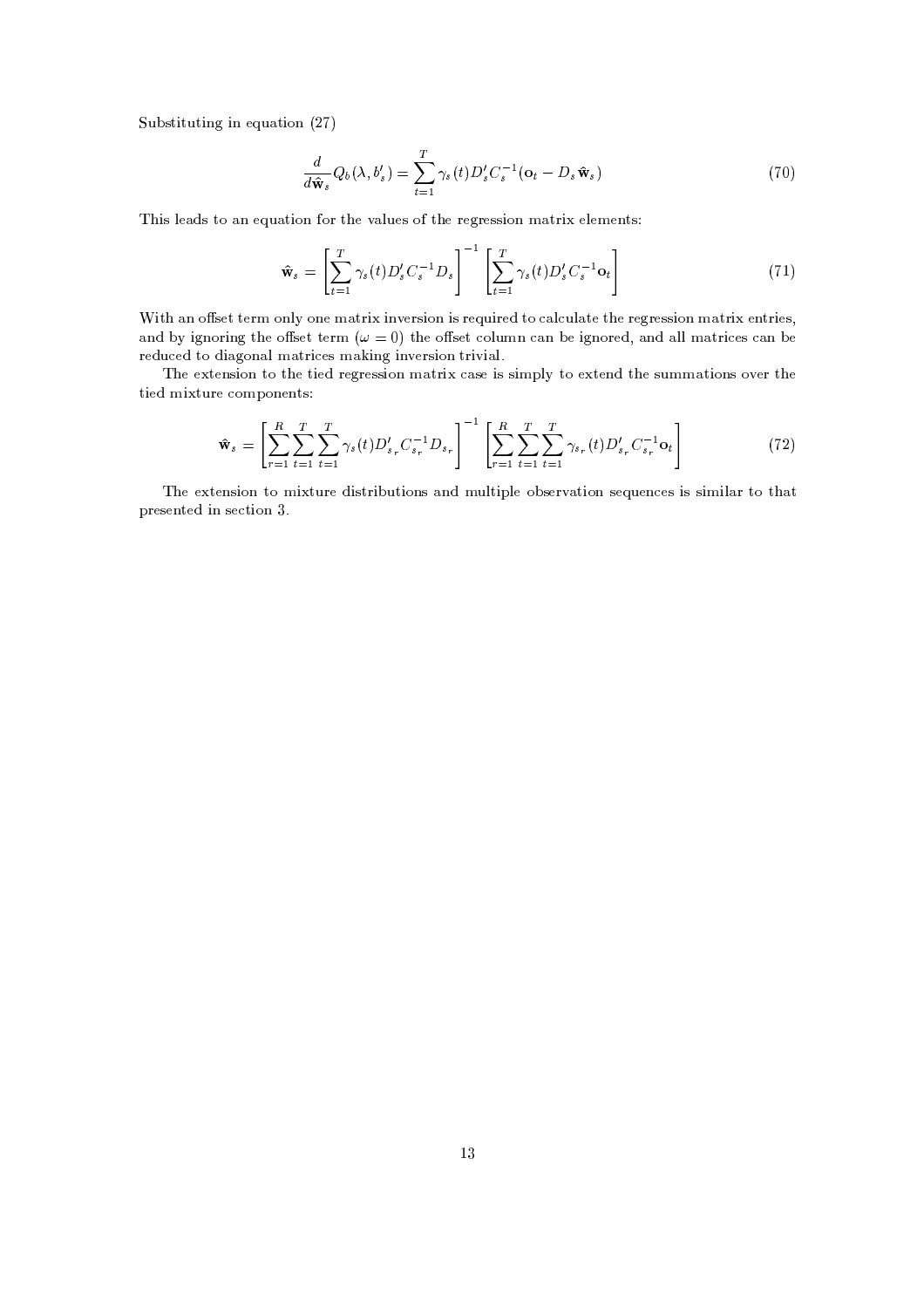# 5 Implementation Issues

 -,9=R-R-438S= JKM M324 =@JK.2
814-l=4; <sup>238</sup> JKGCR-<K,/G,/?S2 =@MPJK2 JKM L0,/43N MJKGCJK<>=@4P28 M32 =?-;+=@43; 43,,QM2JKG^=@2JK80? =@<K.1804JK2-GCM>,1) . ) Vl=A-G7,/<f,/GIH ,/;-;-,Q;43,,QM2JKG^=@2JK81?-=?-;f2--,i2NSJK?-. 8W2-,i4,/.14,/M3MJK80?fGP=24J/,QM 28IM2 =@23,
GCJ2A'4,Q80GCR 81?-,/?2MJTML0,/43NCMJKGCJK<>=@428I2- =@2A-M,/;^JK?P KB
-)

## 5.1 Estimation of the Transforms

 -, 24 =@?-M8043G E=@?H ,NE=<QA-<>=@2,Q; A'MJK?-.P=I28CM23,/RR-48Q,/;-A-43, 2-', 4M2H ,QJT?'.C2--, = /A-GIA-<>=@2JK81? 8 M2 =@23JTM32J/M\$ =@?-;^2--,M,/81?-;PM32,/R^A-MJK?-.I2-',
M2 =@23JTM32J/M28E=@</A'< =2,2--,24 =?-M8043G

 $E_{\alpha\beta}$  and encode from  $\alpha$  in the adoptotion data

 $\{$ J For each mixture component in the adaptation data Determine probability of frame belonging to mixture component Determine which W matrix is associated with mixture component  $\overline{D}$  accord probability (frame (minty no comparisont in geometrical stape for  $W$ 

For each regression matrix

 $H_{\alpha\alpha}$  accumulate sentents to establists  $M$ 

 ',U=/A-GIA-<>=@23JK80?^8&;+=2 <sup>=</sup> JKM4, A-JK43,/M= M2 =@2,'@GCJ2A'4,\*/80GR 80?-,/?2=@<KJK.0?-G,/?S28&2--, =@; =@R-<sup>2</sup> =@2JK80? ;+=2 =' 'JE=?H ,i80H-<sup>2</sup> =@JK?-,/;K481G M32 =?-;+=@43; =<TJK.1?-GC,/?2M324 =@2,Q.0JK,/MMA' =M -JT23,/4H'J\$804Vl=A-G7,/< 814-l=4; H+=l=4; =<T.18043JT2-GCMY) -, =@H 8@L0, =<T.18043JT2-<sup>G</sup> Y=@? H, A-M3,/; JK2,Q4 =@23JKL0,/<KN 238 ?'; = ? =@<L=@<KA-, 43, .043, .043, .043, .043, .043, .043, .043, .043, .043, .043, .043, .043, .043, .043, .043, .043, .043, .043

# 5.2 Calculating Mixture Component Alignments

Assume that the observed speech vectors of the adaptation data are  $\mathbf{o}_1 \dots \mathbf{o}_T$ , and that the data the likelihood of occupying state i at time t having generated observations  $\mathbf{o}_1 \dots \mathbf{o}_t$ , and  $\beta_i(t)$ the backward likelihood, the likelihood of generating observations  $Q_{t+1},...Q_T$  given that state *i* is concrete the mixture component alignment probabilities  $\alpha_1(t)$  represents the forward likelihood JKM
<>=@H ,Q<T<K,/; JT2 <sup>=</sup> GC8;-,/<234 =?-M-/43JKR-2JK80?) -JKMU=<K<T8M =814-l=4; H+=l=@43; =@<K.0814JK2-'G 238PH , A-M3,/; <sup>238</sup> art is the state of the state of the state of the state of the state of the state of the state of the state of

$$
\alpha_i(0) = \begin{cases} 1 & \text{if } i = 1 \\ 0 & \text{if } i \neq 1 \end{cases}
$$
 (73)

$$
\alpha_1(t) = 0 \tag{74}
$$

$$
\alpha_j(t) = \left[ \sum_{i=1}^N \alpha_i(t-1) a_{ij} \right] b_j(o_t) \quad \text{if } j > 1 \tag{75}
$$

:8142--,H+==@4;^R+=@M3Ml2-,
JK?-JK23J =< /80?';-JK2JK80?-<sup>M</sup> <sup>814</sup> =2l23JKGC, =4, 

$$
\beta_i(T) = a_{iN} \quad \text{for } i = 1 \dots (N-1) \tag{76}
$$

-, L=@<KA-,/M=@43,E=</A-<>=@23,/; 814,E=P2JKG,4 =@GC, #

$$
\beta_i(t) = \sum_{j=1}^{N-1} a_{ij} \beta_j(t+1) b_j(o_{t+1}) \qquad 1 \le i < N \tag{77}
$$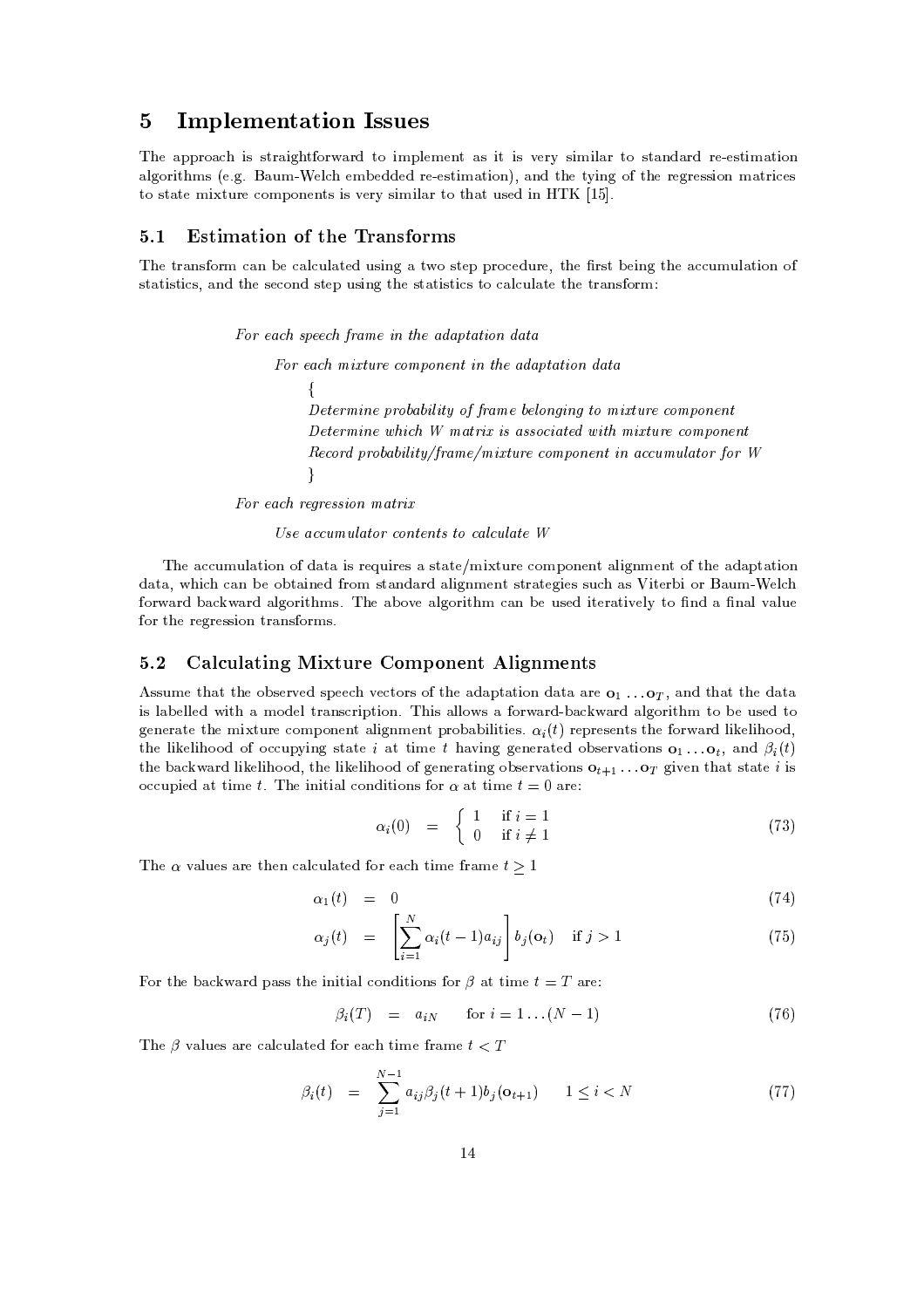أحادية المناسبة المستقبل المستقبل المستقبل المستقبل المستقبل المستقبل المستقبل المستقبل المستقبل المستقبل المستقبل المستقبل المستقبل المستقبل المستقبل المستقبل المستقبل المستقبل المستقبل المستقبل المستقبل المستقبل المستقبل  $\alpha$  ,  $\alpha$  ,  $\alpha$  ,  $\alpha$ 

$$
\mathcal{F}(O|\lambda) = p(\mathbf{o}_1 \dots \mathbf{o}_T|\lambda) = \alpha_N(T) = \beta_1(0)
$$
\n(78)

Thus once  $\alpha$  and  $\beta$  are calculated the probability of occupying state i at time  $t(n_1(t))$  can be  $\blacksquare$ 

$$
p_i(t) = \frac{\alpha_i(t)\beta_i(t)}{\mathcal{F}(O|\lambda)}\tag{79}
$$

the state of the state of the state of the state of the state of the state of the state of the state of the state of the state of the state of the state of the state of the state of the state of the state of the state of t

$$
\gamma_{ij}(t) = \frac{\left[\sum_{k=1}^{N} \alpha_k(t-1) a_{ki}\right] c_{ij} b_{ij}(\mathbf{o}_t) \beta_i(t)}{\mathcal{F}(O|\lambda)}\tag{80}
$$

7-,/? =? 80H'M,/43L=@23JT81? M,?SA',/?'/,#Q80?S2 =@JK?-<sup>M</sup> ;+=@2 ="814 M3,/L0,/4 =<GC8;-,Q<TM >,0) . ) MA'H814; G8;-,/<KM i2-', =@R'R-481R-4J>=@23, G8;-,/<KM E=@?fH , /80?'Y=@2,Q?+=@23,/;JK?28^=IM3JK?-.0<K,iGC8;-,Q<=@?-;f2-', 8QA-R+=@23JK80?fR-481H+=@H-JK<KJK2ON E=@< /A-<>=2JK80?^R ,/4
814G,/;PJK?P2-,
M =@G,
GP=?-?-,/4Y)

 A-<sup>M</sup> ,E= <sup>4</sup> =@GC, E=? <sup>H</sup> , =MM3JT.1?-,/; 28 ,Y= GJ23A-4, /81GCR 80?',/?S2JK2- 2-, E=@</A-<>=2,/; R-4380H+=H-JK<KJT2N) =@?';I2--,/M3,=@43,2--,GJ23A-4, /81GCR 81?-,/?S2&8/A-<sup>R</sup> =@2JK81?IR-481H+=@H-JK<KJK2JK,/M& 'JC=@43,A-M,/;IJK?I2-,! ! 24 =?-M a title senten title title senten a title title  $\sim$  3  $\sim$  3  $\sim$  3  $\sim$  3  $\sim$  3  $\sim$  3  $\sim$  3  $\sim$  3  $\sim$  3  $\sim$  3  $\sim$  3  $\sim$  3  $\sim$  3  $\sim$  3  $\sim$  3  $\sim$  3  $\sim$  3  $\sim$  3  $\sim$  3  $\sim$  3  $\sim$  3  $\sim$  3  $\sim$  3  $\sim$  3  $\sim$  3  $\sim$  3  $\sim$  3  $\sim$  3  $\sim$  3  $\sim$  3  $\sim$  3  $\sim$ 

# 5.3 Tying Regression Matrices

 -, 2JK,/; ! ! 24 =@?-M8043G =R-R-438S=JKMiJK;-,E=@<.804iMJK23A+=@23JT81?-<sup>M</sup> -,/4, 2-',/4, =@43,I80?'<TN MGP=<K<=@G80A-?2M 8 =;+=@R'2 =@23JK80?f;+=2 <sup>=</sup> =YL=JT<>=H-<K,0) M3GP=<T<?A-GH ,Q48l43,/.043,/MM3JT81?fGP=24J/,QM E=@?fH ,i;', ?-,/;9=?-;fA-M3,/;f28 ,/M32JKGP=2,C.0,Q?-,/4 =<lG,E=@? 24 =?-M
O804G^=@23JT81?-<sup>M</sup> <sup>814</sup> =@<K<82-,CGJ2A'4,#/81GR 80?-,Q?S2MY)CJK.0A-43, BCM-'8M 2--,



JK.0A-43, <sup>B</sup> -,/G^=@2J;-J>=@.04 =@G 8&2ONJK?-.I2--,4,/.14,/M3MJK80?^GP=24J/,QM

M--,/G^=@2J ;-J>=@.04 =@G 862ONJK?-.i4,/.14,/M3MJK80? GP=24J/,QM =GC80?'. M3,/L0,/4 =< GJS23A-4,/80GCR 80?-,/?2MY)'=IGCJ2A'4,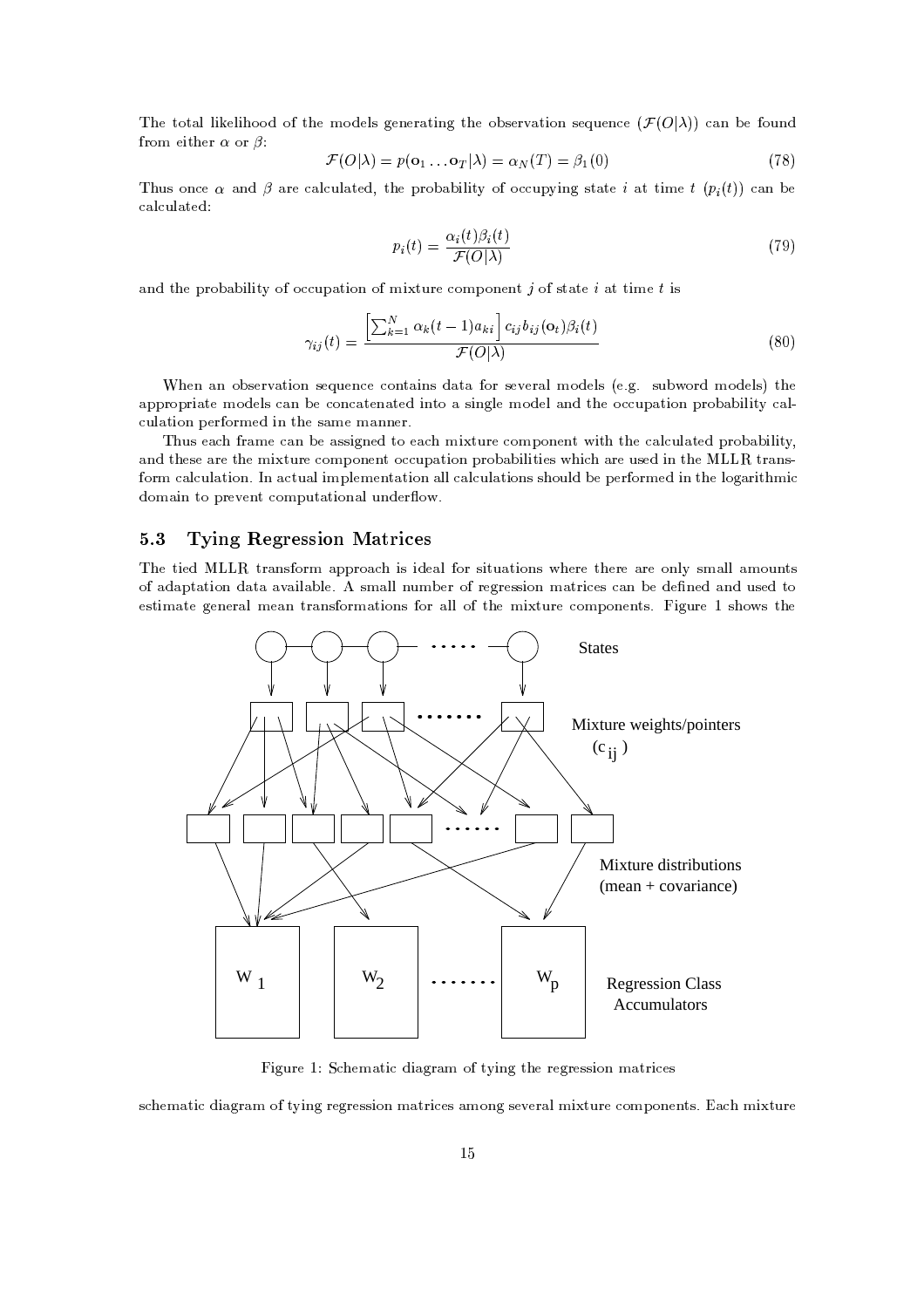/81GCR 80?',/?S2 JKM=MM8 /J>=@2,Q; JT2 80?-,U43,/.043,/MM3JT81? GP=@234J '=@?';f=@?SNP80H-M3,/4L0=@23JT81? L0,/2814M=MM3JT.1?-,/; 28C2--GCJ2A'4, /80GR 80?-,/?2I=@4,^=@M3MJK.0?-,Q; <sup>238</sup> 2+=@2 43,/.043,/MM3JT81? G^=@243J )9?'Q,C2-,C43,/.043,/MM3JT81? G^=@234J/,/M!+=YL0, <sup>H</sup> ,/,/?f,/M32JKGP=2,/; ,Y=fGCJ2A'4, /80GR 80?-,/?2GC,E=?JKM=@;+=R-2,Q;HN=@R-R'<TNJK?-. 2--, =@M3M8QJ =2,/;f4,Q.04,QMMJK81? matrix.

## 5.4 Implementing MLLR Adaptation

the individual minture component ecouperaise ellews the  $C^{(i)}$  metrics (equation (96)) to be O2,/4
;',/2,/43GCJK?-JK?-.^2--, GJ23A-4, /81GCR 81?-,/?S28/A'R+=@?'QN R-4380H+=H-JK<KJT23JK,/M
2-', MR ,/, <sup>4</sup> =@GC,QME=@?9H+,I=@M MJK.1?-,/; 23892--,^=@R-R-4380R-43J>=@2, 4,Q.04,QMMJK81?2/<>=@M3M,/MY) ',4 =@GC,QM =4,^=/A'GA-<>=2,/; JK? =fM234 =@JK.)S2
O804-=@4;  $\sim$  , and a significant contracts to the contract of the contracts of the contracts of the contracts of the contracts of the contracts of the contracts of the contracts of the contracts of the contracts of the contracts /81GCR-A-23,/; )

<K2--81A-.92-, GC,/2-8; E=?9H ,I=@R-R-<KJK,/;9238^;-N?+=@GJI=@;+=R-<sup>2</sup> =2JK80? >R ,Q4
814GCJK?-.f=@;+=@R'2 =@23JT80?=@M?-, ;+=2 <sup>=</sup> JKMR-43,/M,/?2,/;  2-, =@R'R-<KJY=@2JK81? 28 M2 =@23J =;+=@R'2 =@23JK80? -,/4, =<T<2-',^=;+=@R'2 =@23JK80? ;+=2 <sup>=</sup> JKM M,Q,/? <sup>H</sup> ,814, =@;+=R-<sup>2</sup> =2JK80? <sup>2</sup> =0,/MUR-<>=Q, JKMUGC8043, M324 =@JK.2
814-l=4; ) M3,/2U8<>=@H ,/<K<K,/; MR ,/, ;+=@2 <sup>=</sup> JKMi=@<KJK.0?',/; JK2-2-, MR ,E=0,/4JK?-;-,/R ,/?';-,/?2GC8;-,Q<6M,Q2
=@?-;2-, 4, A-JK43,/;M2 =2JKM23J/M
= /A'GA'< =2,/;) -, 4,Q.04,QMMJK81? , and the contract of the contract of the contract of the contract of the contract of the contract of the contract of the contract of the contract of the contract of the contract of the contract of the contract of the cont 2-',/? <sup>H</sup> , A-M3,/; 28 <sup>R</sup> ,/4
814G 2--, 43,/80.1?-JK2JK80?C2 =@M 'JK2--81A-2&43,/.S=4; 238i2--, =/2 2-+=2&2-', MNM23,/G +=M&H ,/,Q? =@; =@R-23,/; )

### 5.5 Computation

 -,=@G80A-?2&8 /80GR-A-<sup>2</sup> =@2JK81?IJK?L080<KL0,/; JK?Q80GR-A-2JK?-. 2-, 4,/.14,/M3MJK80? <sup>234</sup> =@?'M
814GP=2JK80?'M;',/R ,/?-;-M&81? 2--, ;-,/.14,/,C82NSJK?-. 8
2-', 43,/.043,/MM3JT81? G^=@234J/,/MY) M3MA-GJT?'.f2-,CGP=@234J <sup>Z</sup> =@?-; 2-', JK?-;-JKLJK;-A+=<lGCJ2A-43, . The same state of the same state of the same state of the same state of the same state of the same state of the same state of the same state of the same state of the same state of the same state of the same state of the rutation needed for edentation can be accessed. For edenting M mixture components using D remography metric on (with an absentation wester of langth  $n$ ) the commutation required is as follows:

A single multiplication is required to compute each  $v_i^{(r)}$ , and 1 multiplication for each  $d_{i,s}^{(r)}$ .  $\cdots$ be adapted will be incorporated into a  $G^{(i)}$  matrix at some point and there are  $n \times (n+1)$   $g^{(i)}$  $\mathcal{L}$  is the state of the state of the state  $\mathcal{L}$  is the state of the state of the state of the state of the state of the state of the state of the state of the state of the state of the state of the state of the s Thus each term in the summation for  $a_{\cdot}^{(*)}$  requires 3 multiplications. Each mixture component to

There is a separate  $G^{(i)}$  matrix for each column of each regression matrix, making a total of  $\mathcal{L}^{(i)}$  metrics. Fesh of these is invented, and then used in a metrix vector multiplication ( $\mathcal{L}^2$  $\mathcal{S}=\mathcal{S}=\mathcal{S}=\mathcal{S}=\mathcal{S}=\mathcal{S}=\mathcal{S}=\mathcal{S}=\mathcal{S}=\mathcal{S}=\mathcal{S}=\mathcal{S}=\mathcal{S}=\mathcal{S}=\mathcal{S}=\mathcal{S}=\mathcal{S}=\mathcal{S}=\mathcal{S}=\mathcal{S}=\mathcal{S}=\mathcal{S}=\mathcal{S}=\mathcal{S}=\mathcal{S}=\mathcal{S}=\mathcal{S}=\mathcal{S}=\mathcal{S}=\mathcal{S}=\mathcal{S}=\mathcal{S}=\mathcal{S}=\mathcal{S}=\mathcal{S}=\mathcal{S}=\mathcal{$ GIA-<K2JKR-<KJE=@23JT81?-M U238 /80GR-A-2, 2-', ? =@<W234 =@?'M
814G) ',/81GCR 81?-,/?S2iG,E=@?-<sup>M</sup> =4, 2--,Q?A-<sup>R</sup> ; =@2,Q; =2 <sup>=</sup>

 A-M2--,l8@L0,/4 =@<K< /80GR-A-<sup>2</sup> =@2JK81?+=@<+43, A-JK4,/G,/?S2 <sup>804</sup> =@;+=R-<sup>2</sup> =2JK80?IJKMF GA-<K23JTR'<TJE=2JK80?'M \* & \*& \*  $_{\rm end}$   $_{\rm M}$  D matrix intensions.

 $\mathcal{L}^{(i)}$  respectively and define the light small. The  $\mathcal{L}^{(i)}$  metrices mean be ill conditioned due to ',GP=@234J JK?SL0,/43MJK80?-<sup>M</sup> =@4, Q80GCR'A-<sup>2</sup> =2JK80?+=<K<TN ,R ,/?'MJKL0, H-A'2WHSN A-MJK?-. <sup>=</sup> -JK. ;',/.043,/,82NJK?-. S2--, 2-',U<>=P8 ;+=2 <sup>=</sup> <sup>814</sup> H'J =M 238l=4;-M
=@?JT?';-JKLSJK;-<sup>A</sup> =@<6GCJ2A-43, /81GCR 80?',/?S2G,E=@? EM8C2--, GP=24JPJK?SL0,/43MJK80? .0.1, .0.1, .0.1, .0.1, .0.1, .0.1, .0.1, .0.1, .0.1, .0.1, .0.1, .0.1, .0.1, .0.1, .0.1, .0.1, .0.1, .0.1, .0 MJK?-.1A-<>=@4L=@<KA-,;-,/81GCR 81MJK2JK80?^JKMlA-M3,/; )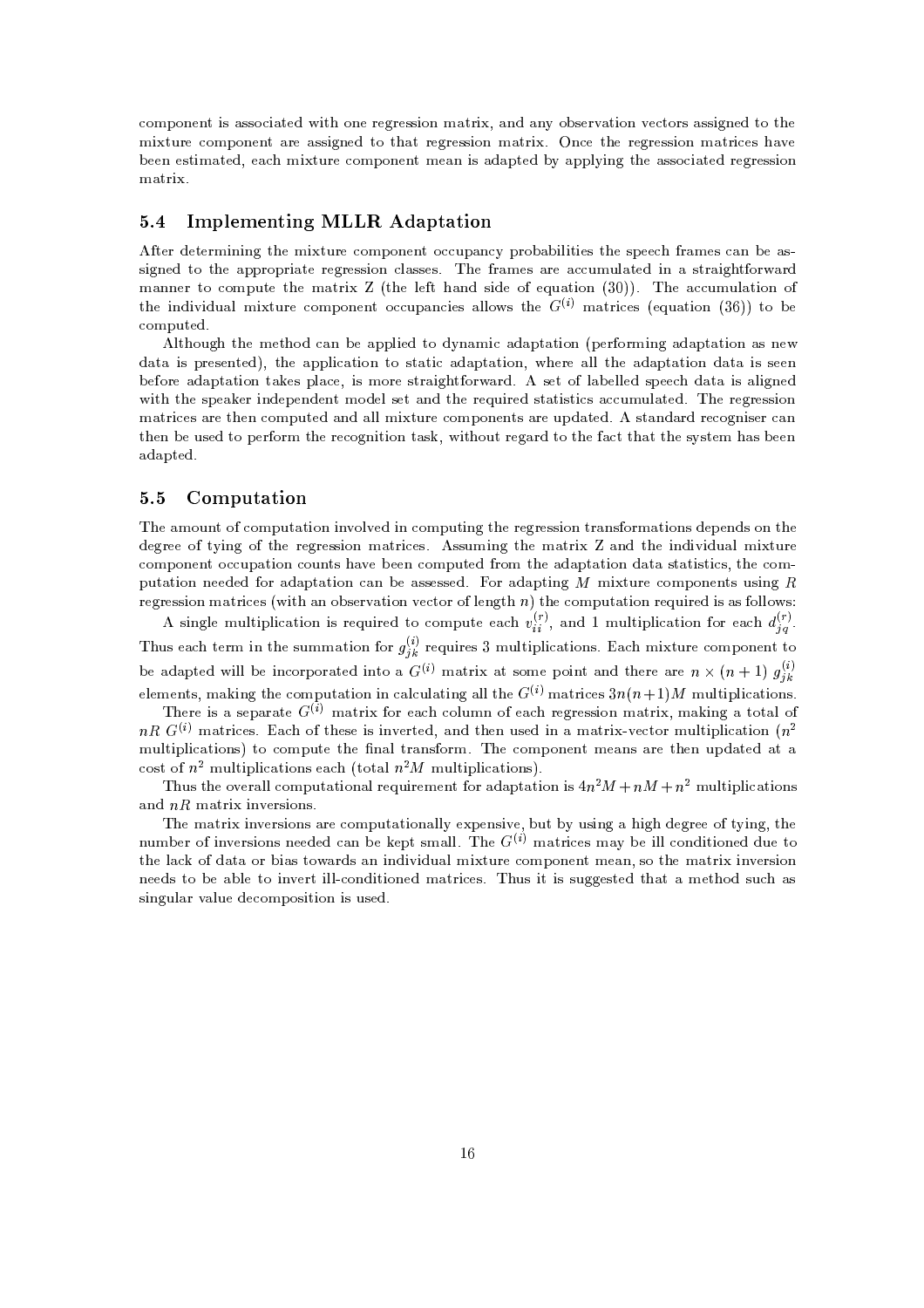# 6 Evaluation of MLLR adaptation

#### $6.1$ `254 -,I: H
N=?OPH
A3;V8%J GHQ; \*I:

 -,W + ,/M81A-4-/,f=@?+=.0,/G,/?S2 BW;+=2 =@H =@M, =@M\$A-M3,/; 28,/L0=@<KA+=2,! ! MR ,E=0,/4=@;+=R-<sup>2</sup> =2JK80?) -,MR ,/, l=@M /8:;-,/;UJT?28X GCM <sup>4</sup> =@GC,QM\$JK2-i=.4 =GC,&=@;-L0=@?'/,86B\$,@GCMY)-= <sup>4</sup> =GC,%l=@M-4,QR-4,/M3,/?S23,/; HSN9= 0D"/80GR 80?-,/?2L0, /2814\*/81?-MJKM23JK?-.^8iBEX ((WMUR-<KA-M,/?',/4.1N)=@?';92-',/JK4 43M2 =?-;9M3,/81?-;92JKG,  $\sim$  ,  $\sim$  ,  $\sim$  ,  $\sim$  ,  $\sim$  ,  $\sim$  ,  $\sim$  ,  $\sim$  ,  $\sim$  ,  $\sim$  ,  $\sim$  ,  $\sim$  ,  $\sim$  ,  $\sim$  ,  $\sim$  ,  $\sim$  ,  $\sim$  ,  $\sim$  ,  $\sim$  ,  $\sim$  ,  $\sim$  ,  $\sim$  ,  $\sim$  ,  $\sim$  ,  $\sim$  ,  $\sim$  ,  $\sim$  ,  $\sim$  ,  $\sim$  ,  $\sim$  ,  $\sim$  ,  $\sim$ 

 M,/28M3R ,E=0,Q4JT?';-,/R ,/?-;',/?S2G8;-,/<KM\*l=M24 =JK?-,/;980?92--, M3R ,E=0,/4JK?-;',/R ,/?-;-,Q?S2UR 80423JK80?982-, ;+=2 =@H =@M, (1D0D ,fA-232,/4 =@?'/,QM lA-M3JK?-.9M2 =?-;+=4; V=@A'G79,Q< G^=JKGA'G <TJ,Q<TJ-88;C,/M32JKGP=2JK80? ) ', . Assembly the state of the state of the state of the state of the state of the state of the state of the state of the state of the state of the state of the state of the state of the state of the state of the state of the M2 =@23,/M MJKGCJK<>=@4U28 2--, GC8;-,Q<M3,/2MUJK? KB - Q)I=9M2 =@23,!+=@; <sup>X</sup> GJ23A-4,/80GR+81?-,/?2M 804U2--, 80A-23R-A-<sup>2</sup> ;-JKM234JKH-A-23JK80? ) -, <sup>F</sup> R'-81?-,l( M,Q2 l=M6A-M3,/; 8146<>=@H ,Q<TM\$=?-; =@? 80R-23JK80?+=<:M3JK?-.0<K, M32 =@23, MJK<K,/?'Q, GC8;',/< l=M
A-M,Q;KO804
H ,/2,/,Q? W8043;fM3JK<T,Q?'/,/MY) "M3JT?'.0<K, R-481?SA-?-/J>=@2JK81?KO804
,E= 814; l=M
;-,/43JTL0,Q;KO480G 2--, ;-J/23JT81?+=@43NPA-M3,/;HSN !-,/, TB1B -3)W -JKMJKM2--, JK?-JK2J>=<6MR ,E=0,/4JK?-;-,/R ,/?';-,/?S2 GC8;-,Q<6M,/2 'J JK<K<6H , A-M3,/; <sup>814</sup> =;+=@R'2 =@23JK80? )

 ',M3R ,E=0,Q4W;-,/R ,/?-;',/?S2WR 8142JK81?C82--,;+=2 =H+=@M3, =@MWA-M3,/;804=<T<=@;+=R-<sup>2</sup> =2JK80? ,R ,/43JKGC,/?2ME)l -JKM /81?-MJKM23M 8\$24 =@JK?-JK?-.I=@?-; 2,/M32JK?-. ; =@2 =\*4380G BYX ;-J-,/4,Q?S2WMR ,E=0,/4M(iGP=@<K,
=?-; \*,/G^=@<K,/)+M,/2W8\$F, <K,/M&O480G 2--,23,/M2lM,/2W8,E= MR ,E=0,/4 =@MWA-M3,/;814W,/L=<KA+=@23JT81? -=@?';^=@<K< =;+=@R'2 =@23JK80? ;+=2= =@MW;-<sup>4</sup> =? 4380G 2--,24 =JK?-JK?-. M3,/2E)

 $\frac{1}{2}$  . The sound is a set of the sound is a set of the sound is a set of the sound is a set of the sound is a set of the sound is a set of the sound is a set of the sound is a set of the sound is a set of the sound i  $\sim$  0.043,  $\sim$  0.043,  $\sim$  0.043,  $\sim$  0.043,  $\sim$  0.043,  $\sim$  0.043,  $\sim$  0.043,  $\sim$  0.043,  $\sim$  0.043,  $\sim$  0.043,  $\sim$  0.043,  $\sim$  0.043,  $\sim$  0.043,  $\sim$  0.043,  $\sim$  0.043,  $\sim$  0.043,  $\sim$  0.043,  $\sim$  0.043,  $\sim$  A-M3JT?'. <sup>=</sup> M2 =@?-;+=4;-JK2,/43H-<sup>J</sup> 4, /80.1?-JKM,/4 JK2-P2-,
M32 =?-;+=@43; 814; R+=JT4.04 =@GGP=@4 >R ,/43R-<K,JK2ON ),Q)

#### Definition of Regression Classes

= 4,/.14,/M3MJK80? G^=@243J +=M28UH , =@MM38/J>=@23,/;JK2- =
M,/28 GCJ2A-43, Q80GCR 81?-,/?2ME) -JKMJKM&='JT,QL0,/; HSN ;-, ?-JK?-.C= M3,/28&4,/.14,/M3MJK80?^, A-JKL0=@<K,/?'/,\*Q< =MM3,/M -JK/81?S2 =@JK?= <KJKM28&2--,\*Q80GCR 81?-,/?2M=MM38/J>=@23,/; JK2- ,E= 43,/.043,/MM3JT81? GP=24J#)?'JT23J>=@<K<KNI=<T< GCJ2A-43,/80GCR 80?-,/?2MW=4,=MMJK.1?-,/; 28 = MJK?-.0<K, .1<T81H+=@< /<>=@MM\$ =@?';f=MGC814,N/<>=@M3M,/M
=4, 4,?SA'JT43,/;2--, .1<T81H+=@< /<>=@M3MJTMM3R-<KJK2
=/814;-JK?-. 28CH-438S=@;R''80?-,/23JU;', ?-JK2JK81?-ME) =^24JKR''80?-,\*l=MlG^=@R-<sup>R</sup> ,Q;P238I2--,\*/,/?24 =< R''80?-,28I;-,QJT;',
2-,H-48=@;^R'-80?',/2J\*E=@23,/.0814N\$=?-;^2--,/? =@M3MJK.0?',/; 28 =/<>=@M3ME)-<sup>804</sup> ,-=GCR-<K, 2-',M3R-<KJK2 <sup>804</sup> 28 /<>=@M3M,/M A-M3,/; 80?-, /<>=MM <sup>814</sup> L08,Q<TM=?-; 80?-, /<>=MM 814W=@<K< 802-,/4 R'-80?',/ME)6 -, <sup>F</sup> /<>=MM,QM&;-JKLJKMJK80? JKM 2--,Y=@M, -,/4,,E= /,/?24 =< R'-80?', JKMW=@M3MJK.0?',/; 28 JK2M 8? M,/R =@4 =2, Q< =MMY) -JKM
GC,Q2--8;98M3R-<KJT232JK?-.^,/?-MA'4,/; 2+=@2 =@<K<GCJ2A-43,/M
JK? =<K<M32 =2,/M82-, <sup>M</sup> =@GC, GC8:;-,/< ,Q4, =@MM3JK.0?-,/;28C2-',UM =@GC, 4,Q.04,QMMJK81? /<>=MME)81?-, 8W2--,N/80GR 80?-,/?2MJK? 2-, MJK<K,/?'/, GC8;-,Q<TM ,/43, =@; =@R-23,/; )

#### 6.2 `2S1 -,I: H
N=?OPH
A3;VR

R ,/43JTG,/?S23M +=YL0,H ,/,/?CR ,/48043GC,/;C238 JK?SL0,/M32JK.S=2,2-,GC,/43JK2M 8\$2--,
=R-R-48= ) -,4,/M3A-<K2M 43,/R 80432,/; -,/43,
<K88)P=@2 -82--, =@;+=R-<sup>2</sup> =2JK80?^R ,/4
814G^=@?'/,JKM =
#,Q2,/;^HSN

- B0)W -,?SA-GIH ,/4843,/.043,/MM3JK80?"Q< =MM3,/M
- X-)W -, =@GC81A-?S28W=@;+=R-<sup>2</sup> =2JK80?^;+=@2 <sup>=</sup> A'M,/;
- -)W -,A-M,8;'J =.081?+=@< 814.A'<T< 43,/.043,/MM3JK80?PG^=@234J/,/M

<K< =@; =@R-<sup>2</sup> =@2JK81? JKM\$R ,/48043GC,/; JT? =M2 =@23JlMA-<sup>R</sup> ,/43LJTM3,/; G^=@?-?',/4 JK2- 2--,W<>=H ,/<K<T,Q;I=@;+=R-<sup>2</sup> =2JK80? ;+=@2=-)+?-<KN 80?',
JK2,/4 =@23JT81?P8 =@; =@R-<sup>2</sup> =@2JK81?PJKMlR ,Q4
814GC,Q;PJK? =<T< Y=@M,QME)

#### 6.2.1  $\,$  Number of Regression Classes  $\,$

 M3,/4JK,/M-8',SR ,/43JKGC,/?2M ,/43,R ,/4
814G,/;UA-MJK?-. F, =;+=@R'2 =@23JK80? <K,/M=@?-;U;-J-,/4,Q?S2-?SA'GH ,/43M-8+4,/.14,/M3MJK80?  $\,$ classes

 ', 4,QMA-<K2MCJK? =@H-<K, BM--8 2+=@2P= M3A-H-M2 =@?2J>=@<
;-,Q4,E=M, JK? ,Q44814 <sup>4</sup> =@23, JKM =-JK,/L0,/; 80? G80M32 MR ,Y=0,/43MlA-MJK?-. <sup>=</sup> .1<K80H+=<-4,Q.04,QMMJK81? G^=@234J )JT2 =@? =YL0,/4 =.0,
,/443804l43,/;-A'Q2JK80?P8FX(^)\$?'Q4,E=MJK?-. 2-',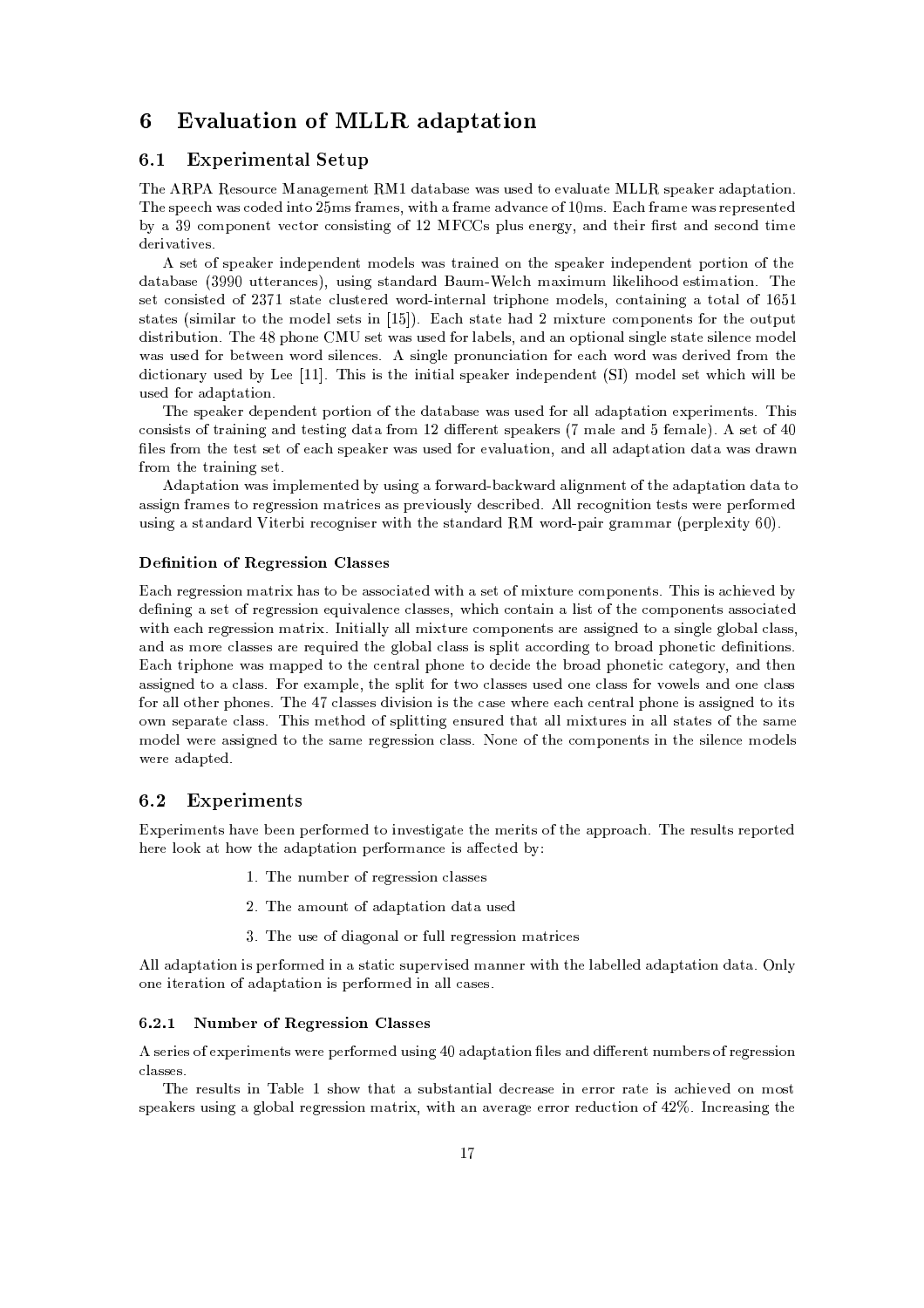| Speaker      | SI       | Adapted - Number of Classes |      |      |                |     |     |      |
|--------------|----------|-----------------------------|------|------|----------------|-----|-----|------|
|              |          | 1                           | 2    | 4    | 8              | 10  | 12  | 47   |
| bef03        | 8.5      | 7.9                         | 7.6  | 7.6  | 6.7            | 6.0 | 7.3 | 10.6 |
| $cmr0_2$     | $12.2\,$ | 33                          | 4.8  | 3.3  | 3 <sub>3</sub> | 2.9 | 3.3 | 7.5  |
| $das1-2$     | 5.6      | 1.7                         | 2.0  | 1.7  | 2.0            | 1.6 | 2.8 | 56   |
| $dms0_4$     | 8.1      | 4.2                         | 5.1  | 4.8  | 2.7            | 2.7 | 3.0 | 7.8  |
| dtb0.3       | 9.0      | 7.0                         | 6.7  | 6.7  | 7.0            | 7.0 | 7.0 | 7.6  |
| dtd0.5       | 9.7      | 7.6                         | 7.9  | 79   | 7.0            | 7.8 | 8.2 | 10.0 |
| $ers0-7$     | 8.7      | 8.4                         | 7.5  | 6.3  | 6.9            | 7.8 | 9.0 | 8.7  |
| $h$ xs $0_6$ | 9.8      | 5.7                         | 5.7  | 6.0  | 5.1            | 3.8 | 39  | 69   |
| $jws0_4$     | 53       | 5.0                         | 5.0  | 4.7  | 5.0            | 4.7 | 5.3 | 59   |
| $pgh0_1$     | 4.7      | 4.7                         | 4.7  | 4.4  | 3.0            | 3.0 | 4.1 | 5.0  |
| rkm0 5       | 17.0     | 12.3                        | 12.3 | 11.2 | 10.3           | 9.5 | 9.2 | 15.9 |
| $tab0-7$     | 3.0      | 2.5                         | 2.2  | 2.5  | 2.0            | 1.9 | 1.7 | 5.0  |
| Average      | 8.4      | 5.8                         | 59   | 5.6  | 5.1            | 4.9 | 5.4 | 8.0  |

=H-<K, <sup>B</sup> A'R ,/4LJKM,/;^M2 =@2J =@;+=R-<sup>2</sup> =2JK80?^80?PF, <T,QM( 78043;P,/43480480?^MR ,E=0,/42,/M32lM3,/2 

 $\sim$  . A same of the state of the state of the state of the state of the state of the state of the state of the state of the state of the state of the state of the state of the state of the state of the state of the state JKM 43,E=-,/; ) -A-432--,/4 ;-JKLJTM3JK80?-<sup>M</sup> 8 /<>=@M3M,/M 2--,Q? .04 =@;-A+=<K<TN ;-,/.14 =;-, 2-', <sup>R</sup> ,/4
O804G^=@?'Q,0) -, 81R-2JKG^=@< ;-JKLJKMJK80?^JK?^2--JKM E=M,JKM B, 4,Q.04,QMMJK81?"Q< =MM3,/M80?=YL0,/4 =.0, -=@<K2--81A-.^2-,80R-23JTG^=@<R 80JK?S23M8&JK?-;-JKLJT;'A+=@< ,Y=0,/MA's and the state of the state of the state of the state of the state of the state of the state of the state of the state of the state of the state of the state of the state of the state of the state of the state of 4, /80.1?-JK2JK80?^R ,/4
814G^=@?'/,8L0,Q4l2-,UWMNM23,/G O804=@<K< MR ,E=0,/43ME)

#### 6.2.2 Amount of Adaptation Data Needed

68P=@MM3,/MM '8%2--, =GC80A'?S28=;+=@R-<sup>2</sup> =@23JT81?;+=@2 =IR-4,/M3,/?S2
=
#, /2M2-, R ,/4
814G^=@?'/, 8 2-, =@;+=R-<sup>2</sup> =2JK80? 2-', ?A-GH ,Q48 A-232,/4 =@?'Q,/MUA-M,/; JK?92-,I=;+=@R'2 =@23JK80?9R'48/,QMM l=@MUL=4JK,/; ) -, ?A-GIH ,/4U84,/.14,/M3MJK80? /<>=@M3M,/M l=M =<TM38 L0=@43JT,Q;P28IM,Q,-8 2-',
80R'2JKGP=< /<>=@MMMR'<TJK23M +=@?-.1,/;"JK2P;-J-,/4,/?2;+=@2 <sup>=</sup> M3,/2MY)

| Number of  |                |     |     |     |                             |      |      |
|------------|----------------|-----|-----|-----|-----------------------------|------|------|
| Adaptation |                |     |     |     | Adapted - Number of Classes |      |      |
| Utterances | $\overline{2}$ | 4   | 6   |     | 10                          | 12   | 47   |
| 10         | 6.4            | 6.1 | 8.0 | 8.4 | 10.9                        | 16.9 | 82.9 |
| 20         | 6.0            | 5.8 | 63  | 6.1 | 7.6                         | 8.2  | 54.8 |
| 40         | 59             | 5.6 | 5.5 | 5.1 | 4.9                         | 5.4  | 8.0  |
| 60         | 5.9            | 5.6 | 5.4 | 4.9 | 5.0                         | 4.9  | 7.1  |
| 80         | 5.9            | 5.4 | 5.4 | 5.1 | 4.9                         | 4.8  | 5.8  |
| 100        | 5.8            | 5.5 | 53  | 5.0 | 4.7                         | 4.5  | 4.5  |
| 200        | 5.8            | 5.5 | 5.1 | 4.8 | 4.6                         | 4.4  | 39   |
| 600        | 5.8            | 5.5 | 53  | 4.9 | 4.6                         | 4.5  | 3.7  |

=@H'<T, X=-,/28W=@G80A-?2l8 =@; =@R-<sup>2</sup> =@2JK81?P;+=2 <sup>=</sup> 80?PM3A-<sup>R</sup> ,/43LSJKM3,/;PM32 =@23JU=@; =@R-<sup>2</sup> =@2JK81? (% Word error on test set, averaged over all speakers)

 ',I43,/MA'<T23MiJK?=@H'<T, <sup>X</sup> M-8 2- =@2 =@Mi2-, =@G80A-?2i8
;+=@2 <sup>=</sup> JK?'/4,Y=@M,QMi2--, ?SA'GH ,/4i8
4,/.14,/M3MJK80? /<>=@M3M,/MUM-80A-<K; <sup>H</sup> , JK?'/43,E=@M3,/; ) 2-, ?A-GIH ,/4U84,/.14,/M3MJK80? /<>=@MM3,/MUJKM\*0,QR-<sup>2</sup> /80?-M32 =?S2i=@?-; GC814, ;+=@2 <sup>=</sup> JKMA-M3,/;"804=@;+=R-<sup>2</sup> =2JK80?2-, 4,/.14,/M3MJK80?Q< =MM3,/M
=@R'R+,Y=@4238C4,E= =IR 81JK?S28WM =@23A-<sup>4</sup> =2JK80? -,/43, =@;-;'JT?'. GC814,C=;+=@R'2 =@23JK80?;+=2 <sup>=</sup> .0JKL0,/Mi?-8"A'42-',/4 JKGCR'48@L0,/GC,/?2E) M3JT?'. X^43,/.043,/MM3JK80?<Q< =MM3,/M 2-',IM =2A-<sup>4</sup> =@2JK81?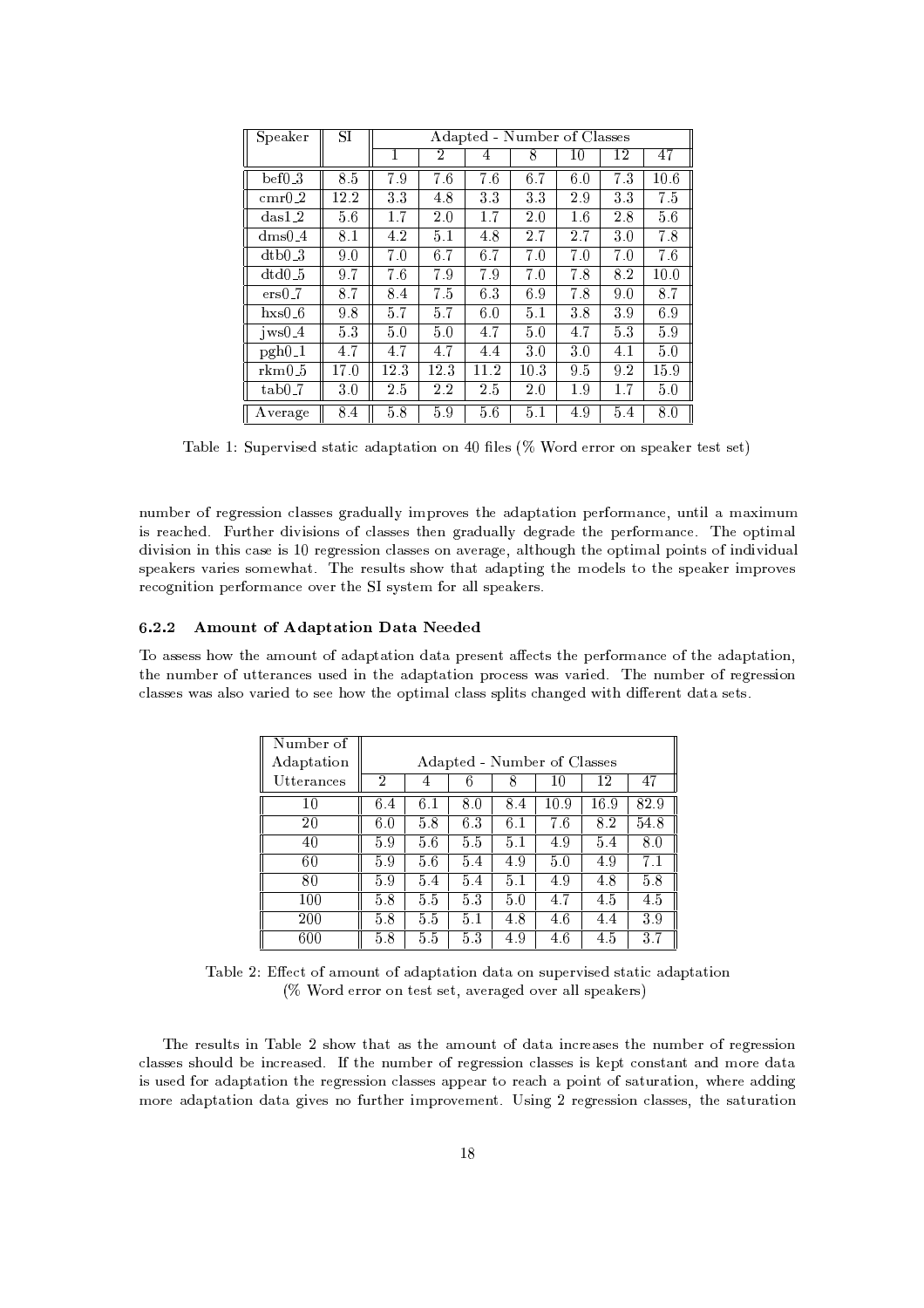<sup>R</sup> 80JK?2
JKM =@H 81A-2UX), A-223,/4 =?'/,/M\$6=@?'; =@;';-JK?-.^GC8043, ;+=2 <sup>=</sup> ;-8,QM
?-812MJK.0?-J Y=@?S23<KNJTGR-48@L0, >804;-,/.14 =;-,  $\sim$   $\sim$   $\sim$   $\sim$   $\sim$   $\sim$   $\sim$ 

 ',GC,/2-8;^R ,Q4
814GCM <sup>R</sup> 88043<KN# ',/?^2-',/4, =4,2388IG^=@?N /<>=@MM3,/M=?-;^?-812,/?'80A-.)^;+=@2 =-)?^2-',/M,  $\blacksquare$  , and , and , and , and , and , and , and , and , and , and , and , and , and , and , and , and , and , and , and , and , and , and , and , and , and , and , and , and , and , and , and , and , and , and , and , an =@43,IL0,Q4N /<K80M3,I238H ,QJT?'.M3JK?-.0A-<>=4 ;-A-, 28f<TJK?-,Y=@4i;-,/R ,/?';-,/?'/,'/) -JKM 43,/MA'<T23MiJT? <sup>=</sup> <sup>R</sup> 8804i,/M23JKGP=@23,I8 , 238 /80GR-2 = 201 /80GR-2 = 201 /80GR-2 = 201 /80GR-2 = 201 /80GR-2 = 201 /80GR-2 = 201 /80GR-2 = 201 /80GR-2 = 201 /80GR-2 = 201 /80GR-2 = 201 /80GR-2 = 201 /80GR-2 = 201 /80GR-2 = 201 /80GR-2 = 201 /80GR-2 = 201 /80GR-2 poorly.

## 6.2.3 Use of a Diagonal Regression Matrix

 -,UA'M,U8l=I;-J>=@.081?+=@<643,/.043,/MM3JT81? G^=@243J^=MM3A-GC,/M2- =@2=<K<M3R ,/, L0,/23804 /80GR 80?-,/?2M +=?-.0, JT?';-,  $\blacksquare$ , and  $\blacksquare$ 

| No. of Classes | Diag | Full |
|----------------|------|------|
|                | 8.0  | 6.3  |
| $\overline{2}$ | 7.6  | 6.4  |
| 4              | 7.6  | 6.1  |
| 6              | 7.3  | 8.0  |
| 8              | 7.1  | 8.4  |
| 10             | 6.9  | 10.9 |
| 20             | 6.4  |      |
| 30             | 6.3  |      |
| 40             | 6.4  |      |
| 47             | 6.7  |      |

=@H-<K, MJK?-.I;-J>=@.180?+=<6=@?-;#A-<K< 4,Q.04,QMMJK81?PGP=243JQ,/Ml81? B\$, =;+=@R-<sup>2</sup> =@23JT81? <T,QM  $($ % Word error on test set, averaged over all speakers)

 ',W4,QMA-<K2M86= /81GCR+=4JKM81? <sup>H</sup> ,/2,/,Q? A-M3JT?'.;-J>=.080? =@< =@?';NA-<K<'4,Q.04,QMMJK81? GP=243JQ,/M =@H-<K, M-8 2- =@2A-MJK?-.^= A'<T<\$43,/.043,/MM3JK80?G^=@234J^JKMGIA'fGC8043, ,-,/23JKL0, 2- =@?A'MJK?-.^=I;-J>=@.180?+=<\$GC=@243JKJT2-2-, <sup>M</sup> =GC,/<>=MMU;-, ?-JK2JK80?-M\$=@M <T81?-.f=@M 2--,/43, JTM MA /JK,/?2U;+=2 =P28,/M23JTG^=@23, 2-, A-<K< GP=@234J#)K)U<T2-80A'. the contract of the contract of the contract of the contract of the contract of the contract of the contract of the contract of the contract of the contract of the contract of the contract of the contract of the contract o /<K,E=42+=@22-,86;-J>=.080? =@<+23,/4GM4,/<>=@23JK?-. 2--,JK?S23,/4;-,QR ,/?-;-,/?-/JK,/MH ,/2
W,/,/? /80GR 80?-,/?2MJKMJKGCR <sup>80432</sup> =?S2E) -,I=@G80A-?2
8; =@2 <sup>=</sup> ?-,Q,/;-,/;928^,/M32JKGP=2,I=C;'J =.081?+=@<43,/.043,/MM3JK80?9GP=@234JJKMGA' M3G=@< <T,/42+=@?92-+=2 of a full matrix (diagonal matrix has 9n aptujes and a full regression has  $n(n+1)$  aptujes), so GC814,Q< =MM3,/MNE=?H ,IA-M3,/;<JK2-2-,IM =GC,C=GC81A-?S2i8;+=2 =')C -,I43,/MA-<K23M M--8 2- =@2 JK?'Q4,E=MJK?-.2-, ?SA'GH ,/48 Q< =MM3,/M;-8,/MJKGCR'48@L0,lR ,Q4
814GP=?'/, H-A-228 .1,/2 =@;+=R-<sup>2</sup> =2JK80?IR ,/48043GP=?'/,=@R-R-438S=-JK?-. 2+=@2 82-, A-<K<#43,/.043,/MM3JT81? GP=@234JC=? , A-JKL=@<K,/?2W?SA-GIH ,/4W843,/.043,/MM3JT81? 2,/43GCMW?-,/,Q;C238 <sup>H</sup> , /80GR-A-2,Q; ) -JKM 4,?SA'JT43,/M =M3JKGCJK<>=@4 =GC81A-?S28 /80GR-A-<sup>2</sup> =@2JK80? =@?-;JK2- MGP=<K< =GC80A'?S2M&8;+=2 =81?-<TN =M3G=@<T<'?A-GH ,/48  $\alpha$  . I2-M32JKGP=@23,/m32JKgP=@23,/m32JKgP=@2A-M32JKgP=@24JKgP=@24JKgP=@24JKgP=@24JKgP=@24JKgP=@24JKgP=@24JKgP=@24JKgP=@24JKgP=@24JKgP=@24JKgP=@24JKgP=@24JKgP=@24JKgP=@24JKgP=@24JKgP=@24JKgP=@24JKgP=@24JKgP=@24JKgP=@24JK <sup>H</sup> ,
H ,Q22,Q4l2+=@?^A-MJK?-.IGP=?SNC;-J>=@.180?+=< GP=24J/,QME)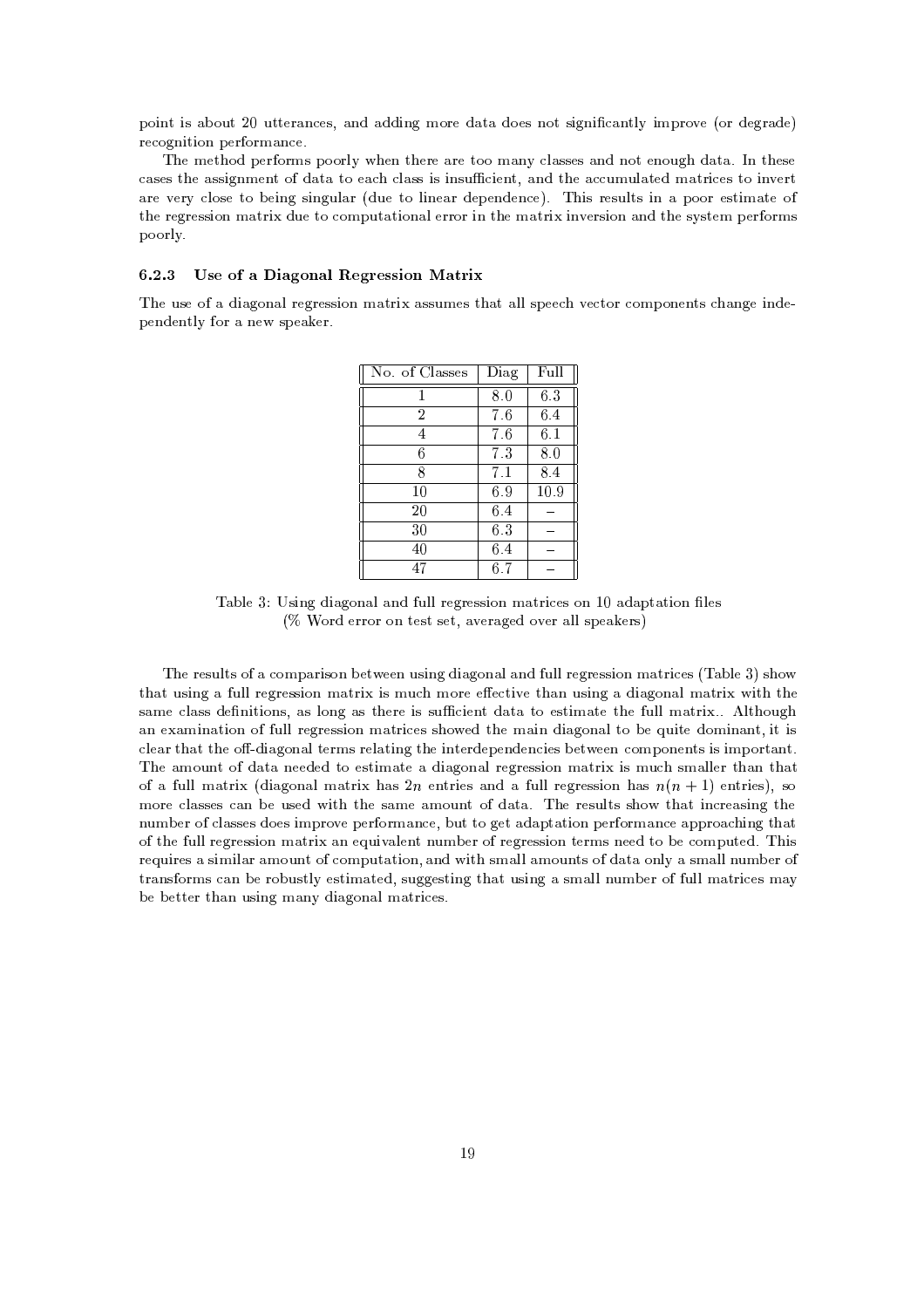# 7 Conclusions

 -,WGP=JTGIA-<sup>G</sup> <KJ0,/<KJ'8S8; <TJ?-,Y=@4\$4,Q.04,QMMJK81? ! ! -2,-?-JA-,W8-MR ,Y=0,/4=;+=@R-<sup>2</sup> =@23JT81?N804 /81?S23JT?A-81A-<sup>M</sup> ;-,/?'MJK2ON ^M+=@M <sup>H</sup> ,/,/? ;-,/M-Q4JKH ,/; )U -,G,/2--8:;^M2 =@423M JK2= M,/2 8&M3R ,E=0,Q4JK?-;-,QR ,/?-;-,/?2G8;-,/<KM =@?';iGC8;-J ,/M62--,/M3,&HSNi=@R-R-<KNJK?-.= M3,/28 <KJK?-,E=424 =@?-M8043GP=2JK80?-M2382-', i=@A-M3MJ>=@?iG,E=@?iL0,Q28043ME)' -,/M3, a is the start and the start and the start of the start of the start of the start of the start of the start of the start of the start of the start of the start of the start of the start of the start of the start of the sta GC,Y=@? L0, /2814M JT? 2--,CMNM32,/G 28 <sup>H</sup> , =;+=@R-23,/; JK2 80?'<TN =MG^=@<K< =@G80A-?2i8U=;+=@R-<sup>2</sup> =@2JT80? ;+=@2 =') ', R+=4 =@G,/2,Q4M&862--, 24 =@?-M8043GP=@23JK80? GP=@234J/,/MW=@43, -80M3,/? M8i2-+=22-, <TJ0,/<KJ-88:;I862-',M3R ,E=0,/4&M3R+, /J ;+=2 =iJKMWG^=JKGCJKM,Q; )' -,4,,/M32JKGP=2JK80? 8043GA-<>=, 804l2--JKMWG^=JKGJTM =2JT80? +=YL0,H ,/,/? ;-,Q4JKL0,/; @=?-; JK2WJKM M-'8?K-82--,?-,/,/M3M =4N#/81GCR-A-<sup>2</sup> =@23JT81?-M E=@?^H ,
JK?S23,/.04 =@23,/;PJK?S238 2-,O804-=@4;H+=l=4; =<K.08043JK2--G9)

 ', , E=/N8 2--, GC,/2-8; +=M
H ,/,Q? ,/L=<KA+=@23,/; A-M3JK?-. <sup>=</sup> GCJ2A-43, =A-MM3J>=@? 23JT,Q;M32 =2, 234JKR'-81?-, MNM32,/G JK2 2--, + ,QM80A'4-/,^=?+=@.1,/GC,Q?S2!/814R-A'ME) ?SA-GIH ,/4 8U,R ,/4JKGC,Q?S23M M--8,/; 2+=@2 <sup>H</sup> 802!A-<K<#=?-; ;-J>=@.081?+=@< 4,Q.04,QMMJK81?IG^=@234J/,/M./81A-<K; <T,Y=@; 28iJKGR-48@L0,/G,/?2M&JK? 2-',M3NM2,QG H'A-2&2- =@2 A-<K<  $\sim$  10  $\sim$  300  $\sim$  300  $\sim$  300  $\sim$  300  $\sim$  300  $\sim$  300  $\sim$  300  $\sim$  300  $\sim$  300  $\sim$  300  $\sim$  300  $\sim$  300  $\sim$  300  $\sim$  300  $\sim$  300  $\sim$  300  $\sim$  300  $\sim$  300  $\sim$  300  $\sim$  300  $\sim$  300  $\sim$  300  $\sim$  300  $\sim$  3 ?SA'GH ,/468 43,/.043,/MM3JK80? 24 =?-M
O804G^=@23JT81?-M6JK?i2-, MNM23,/G"28
2-,FA+=?S23JT2NU8-=YL=JK< =H-<K,W=;+=@R'2 =@23JK80? ;+=@2=-)12 l=M&80A-?';C2+=@2WHNIA-MJK?-.I=?P=R-R-4380R-43J =2,?SA'GH ,/4W8\$234 =?-M
814G^=@2JK81?-MW2--,,/434804W4 =@2,8=i43,/80.1?-JK2JK80? MNM32,/G A-MJK?-.
X/80GR 80?-,Q?S2 GJ23A-4,^M /80A-<K; H ,43,/;-A'Q,/; HSNFSX)(A-MJK?-.F,=;+=@R'2 =@23JK80? A-232,/4 =@?'/,QM JK? =M32 =@23JlM3A-<sup>R</sup> ,/4LJKM,Q; =;+=@R-<sup>2</sup> =@23JT81? G8;-,0)6:A-23A-4, 814- JK<K<+JK?SL0,QM2JK.=@2,A-?-M3A-<sup>R</sup> ,/43LSJKM3,/; =;+=@R'2 =@23JK80?C=@?-; , , , , , , , , , , , , , , ,